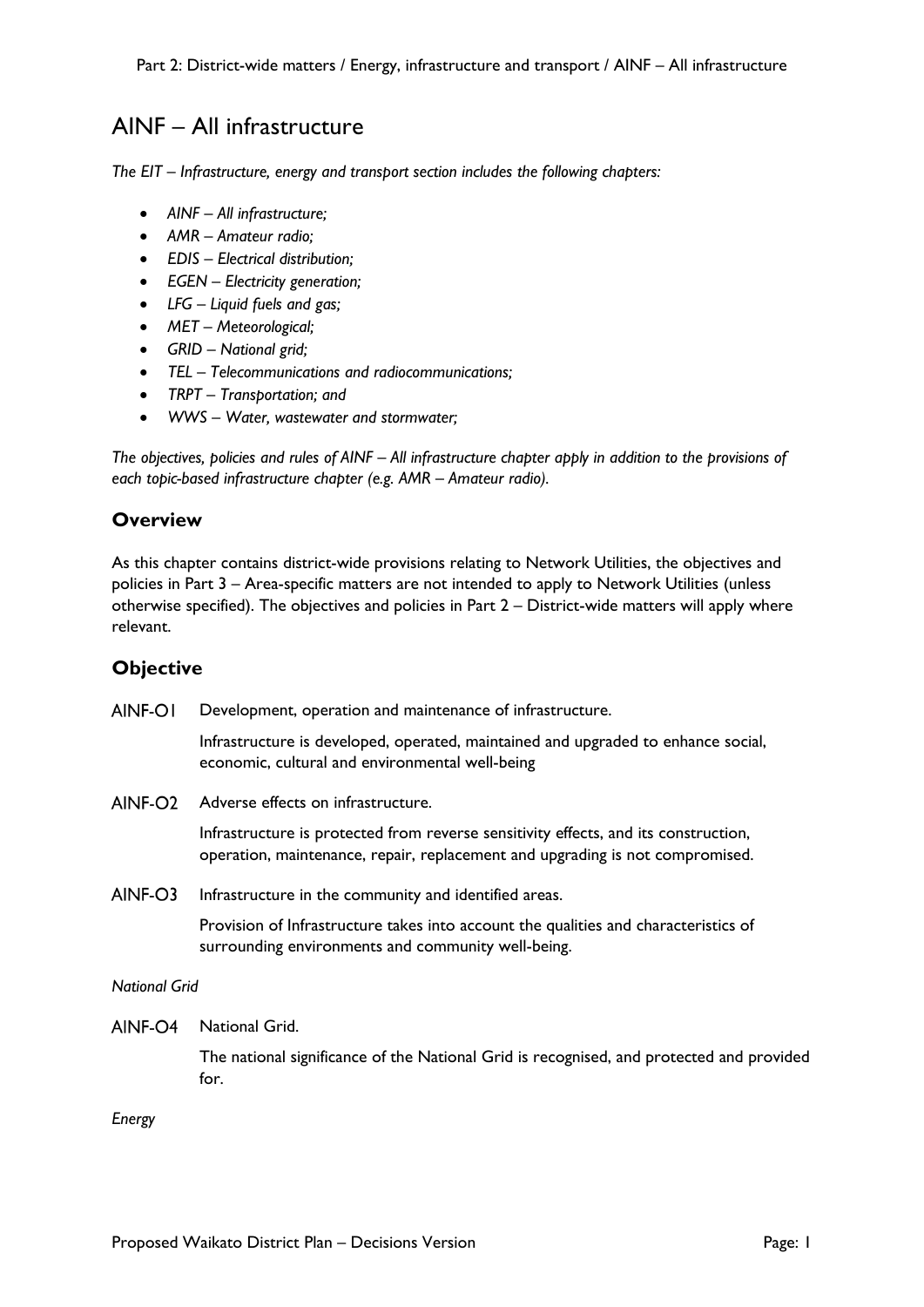### AINF-O5 Renewable energy.

Energy efficient design and an increase in renewable electricity generation.

AINF-O6 Non-renewable energy.

> Non-renewable energy resources and electricity generation are recognised within the District.

*Infrastructure, subdivision and development*

AINF-O7 Integration of infrastructure with subdivision, land use and development. Infrastructure is provided for, and integrated with, subdivision, use and development.

*Transport*

- AINF-O8 Land transport network.
- (1) An integrated land transport network where:
	- (a) All transport modes are accessible, safe and efficient; and
	- (b) Adverse effects from the construction, maintenance, upgrading and operation of the transport network are avoided, remedied or mitigated;
	- (c) Strategic road and rail corridors play an important role in the district for facilitating the movement of inter and intra-regional freight; and
	- (d) There is an effective and efficient land transport system that enhances economic well-being, and supports growth and productivity within the Waikato region and upper North Island.

## **Policies**

- AINF-P1 Development, operation and maintenance.
- (1) Provide for the development, operation, maintenance, repair, replacement, upgrading and removal of infrastructure throughout the district by recognising:
	- (a) Functional and operational needs;
	- (b) Location, route and design needs and constraints;
	- (c) Locational constraints related to the need to access suitable resources or sites;
	- (d) The benefits of infrastructure to people and communities;
	- (e) The need to quickly restore disrupted services; and
	- (f) Its role in servicing existing consented and planned development;
	- (g) The need for physical access to infrastructure.

## AINF-P2 Technological advances.

- (1) Provide flexibility for infrastructure operators to adopt new technologies that:
	- (a) Improve access to, and efficient use of infrastructure, networks and services;
	- (b) Allow for the reuse of redundant services, infrastructure and structures;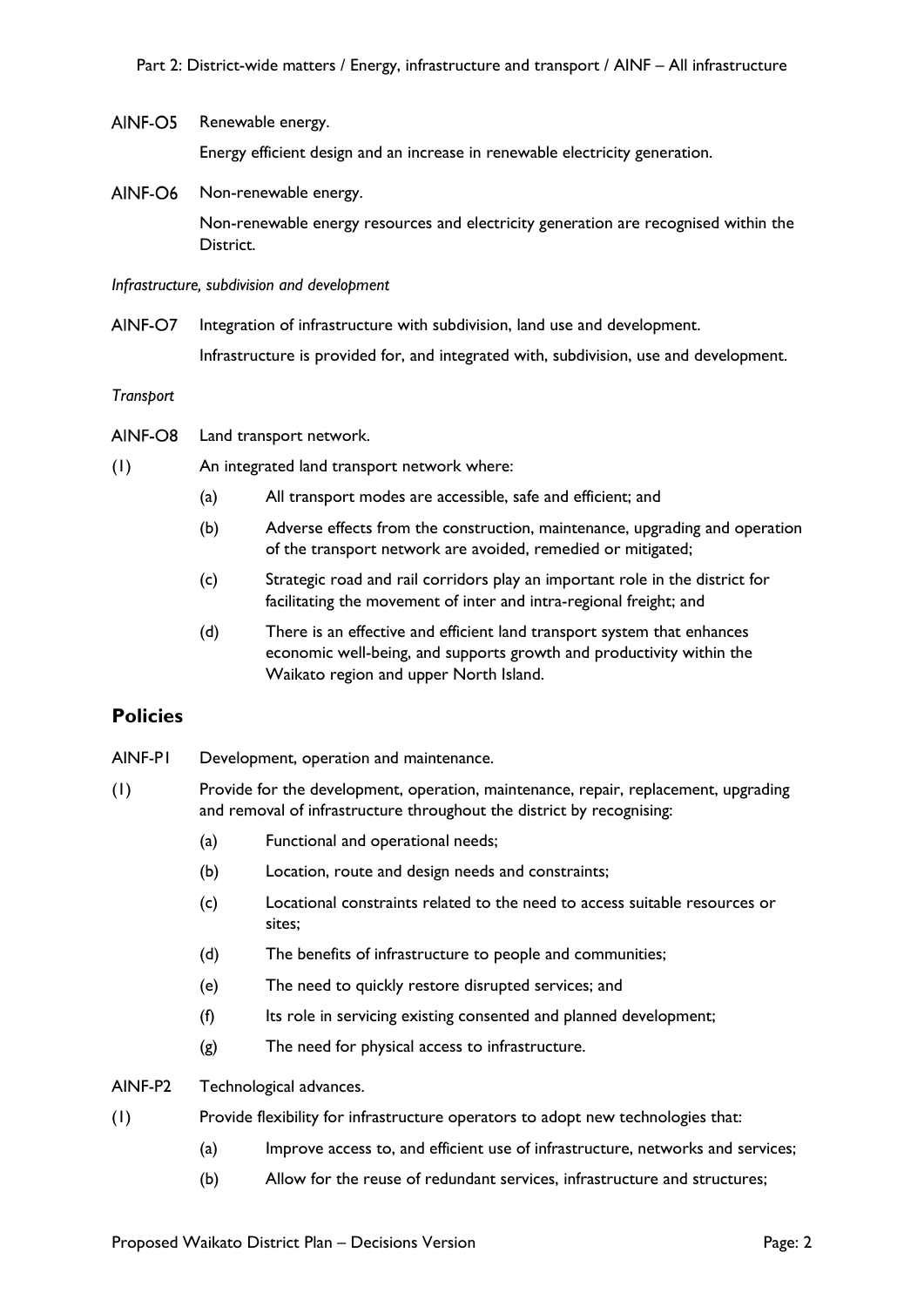- (c) Increase resilience, safety or reliability of infrastructure, networks and services;
- (d) Result in environmental benefits and enhancements; or
- (e) Promote environmentally sustainable outcomes including green infrastructure and the increased utilisation of renewable resources.
- AINF-P3 Infrastructure benefits.
- (1) Have regard to the benefits that infrastructure provides, including:
	- (a) Enabling enhancement of the quality of life and residential standard for people and communities;
	- (b) Providing for public health and safety;
	- (c) Enabling the functioning of business and growth and development;
	- (d) Managing adverse effects on the environment;
	- (e) Enabling the transportation of freight, goods and people;
	- (f) Enabling interaction and communication; and
	- (g) Providing for lifeline utility services.
- (2) Have particular regard to the benefits that the use and development of renewable energy provide.
- AINF-P4 Natural hazards and climate change.

Improve the resilience of infrastructure to natural hazard risk and climate change disruptions by encouraging the design and location of infrastructure to take account of natural hazards and the effects of climate change.

AINF-P5 Adverse effects on infrastructure.

Avoid reverse sensitivity effects on infrastructure from subdivision, use and development as far as reasonably practicable, and ensure that the construction, operation, maintenance, repair, replacement and upgrading of infrastructure are not compromised.

AINF-P6 Environmental effects, community health, safety and amenity.

Require the development, operation, maintenance, repair, replacement, upgrading and removal of infrastructure and its associated structures to avoid, remedy or mitigate adverse effects on the environment, community health, safety and amenity.

- AINF-P7 Infrastructure in identified areas.
- (1) Ensure consideration of the values, qualities and characteristics of Significant Natural Areas, Landscape and Natural Character Areas, Historic Heritage Items, Heritage areas, and Sites and Areas of Significance to Maaori, when proposing new infrastructure or undertaking significant upgrades to existing infrastructure.
- (2) Provide for regionally significant infrastructure within Identified Areas where:
	- (a) There is a demonstrated functional or operational need for the infrastructure to be located within the Identified Area; and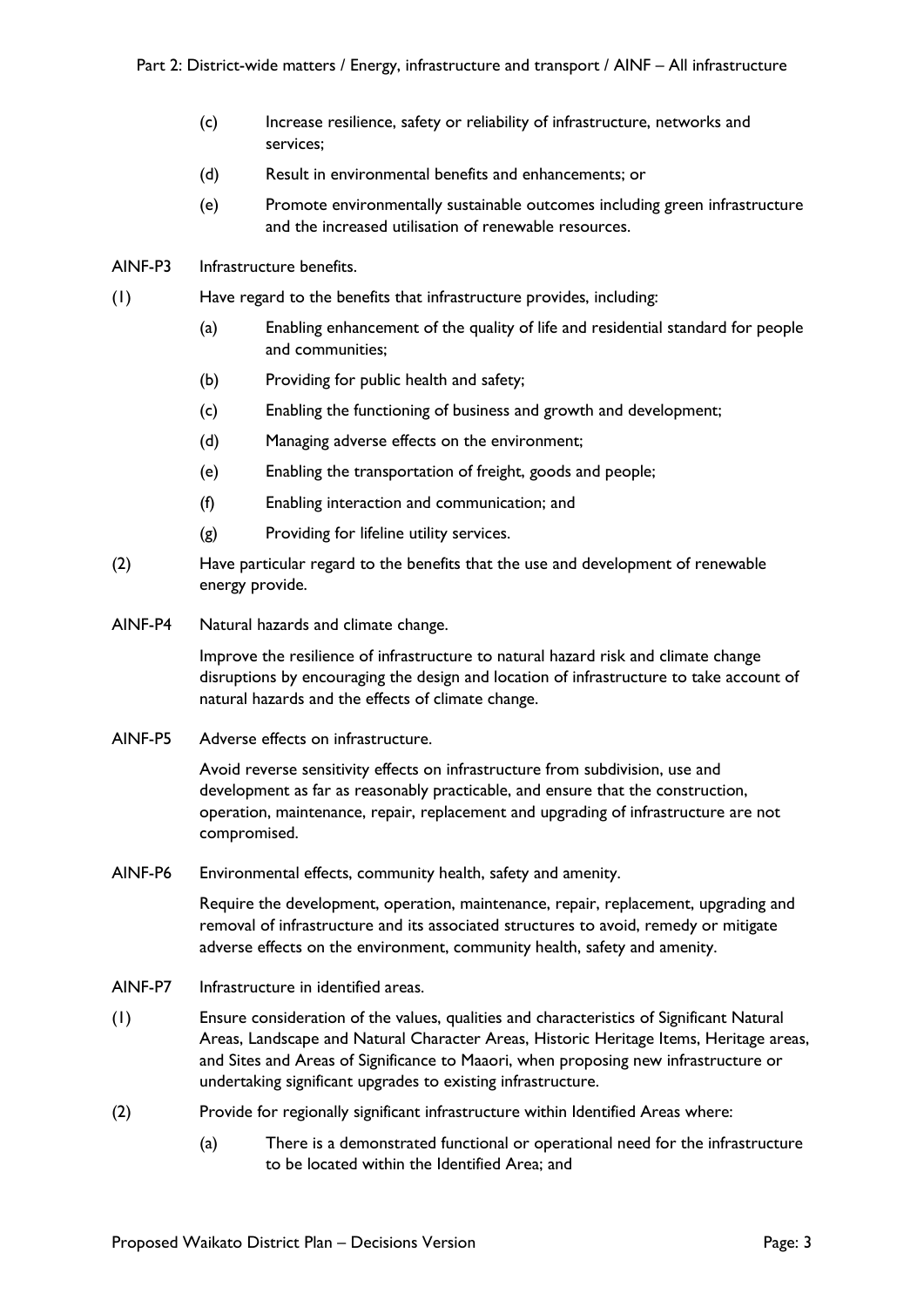- (b) It is demonstrated through an options assessment that locating within the Identified Area is the best practicable option, having particular regard to the financial implications, social, cultural and environmental effects of the preferred option, compared to other alternative options.
- AINF-P8 Undergrounding new infrastructure.
- (1) Encourage new infrastructure to be placed underground unless:
	- (a) The adverse effects on the environment are greater than placing the infrastructure above ground;
	- (b) A natural or physical feature or structure renders underground placement impractical or undesirable; or
	- (c) There are significant operational, functional, technical, cultural, historic heritage or economic reasons that require the infrastructure to be above ground.
- AINF-P9 Co-location of compatible facilities.

Encourage compatible infrastructure sharing of location or facilities where operational advantages can be achieved and adverse effects are avoided, remedied or mitigated.

AINF-P10 Future growth areas.

Require infrastructure services to be planned, developed and co-ordinated with development to ensure it can be extended to future growth areas where and when appropriate.

AINF-P11 Electromagnetic and radio frequency fields.

Require infrastructure that generates electromagnetic or radio frequency fields to comply with the International Commission on Non-ionising Radiation Protection Guidelines, relevant WHO guidelines and the relevant New Zealand Standard.

AINF-P12 Raglan navigation beacons.

Avoid obscuring navigational beacons and associated view shafts at Raglan Harbour (Whaingaroa).

AINF-P13 Water conservation

Encourage water conservation measures and, where appropriate, low impact stormwater design and facilities.

- AINF-P14 Regionally Significant Infrastructure.
- (1) Have particular regard to the benefits that can be gained from the development and use of regionally significant infrastructure; and
- (2) Protect the effectiveness and efficiency of existing and planned regionally significant infrastructure.

*National Grid*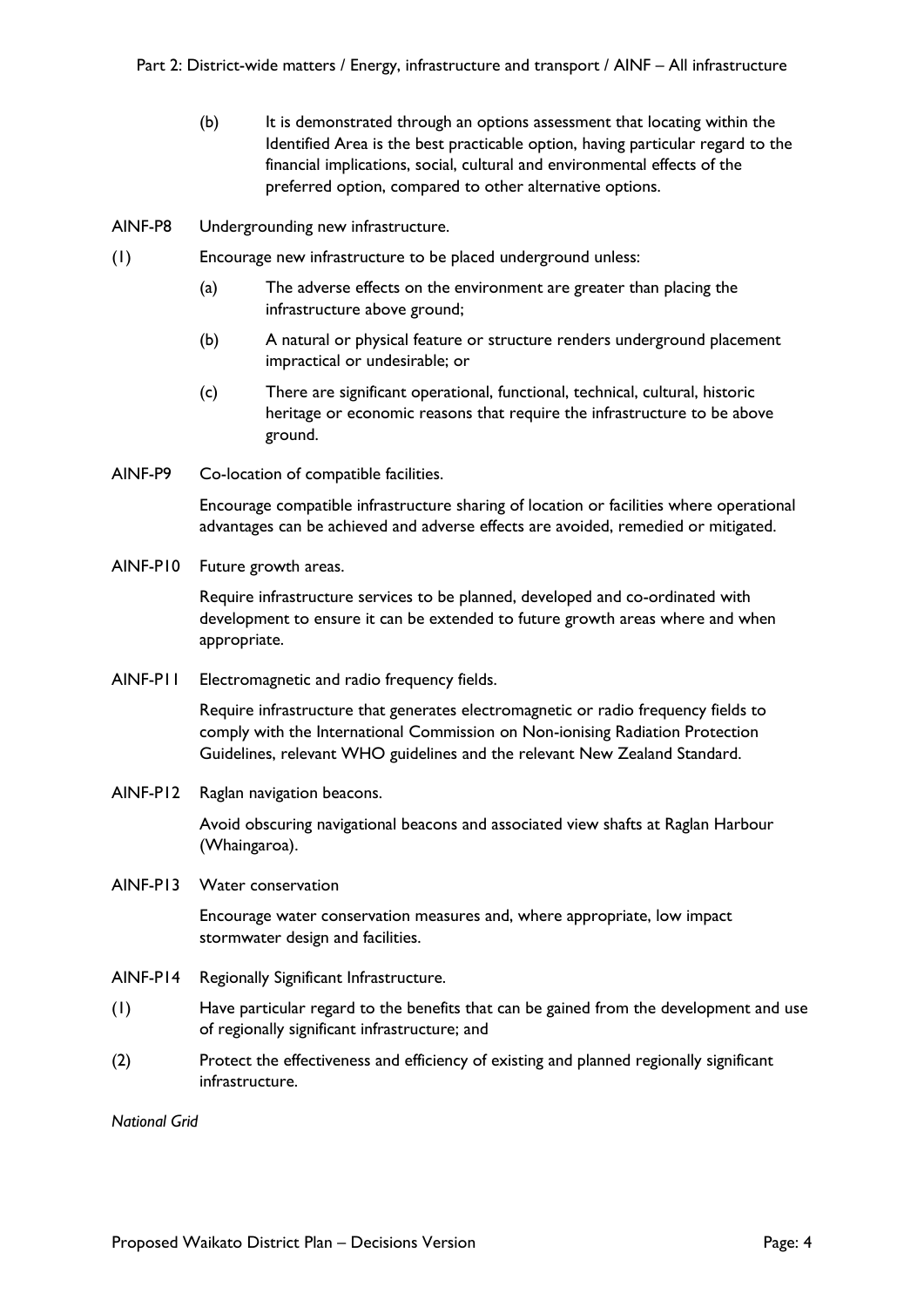AINF-P15 Recognise the needs and constraints of the National Grid.

Recognise the operational, functional and technical needs and constraints of the National Grid, and the interconnectedness of networks.

AINF-P16 Operation and development of the National Grid.

Provide for the operation, upgrading and development of the National Grid.

AINF-P17 Maintenance and minor upgrade the National Grid.

Enable the repair, maintenance, replacement and minor upgrade of the National Grid.

- AINF-P18 Environmental effects.
- (1) Manage the environmental effects of the development or upgrades (other than minor upgrades) of the National Grid, by:
	- (a) Recognising and providing for the national, regional and local benefits of sustainable, secure and efficient electricity transmission;
	- (b) Considering the extent to which any adverse effects have been avoided, remedied or mitigated by the route, site and method selection;
	- (c) Seeking to reduce the existing adverse effects as part of any substantial upgrade;
	- (d) Considering the effects on urban amenity (including town centres), areas of high recreational or amenity value and existing sensitive land uses;
	- (e) Within urban environments, addressing the adverse effects on any heritage values, cultural values, town centres, areas of high recreation value and existing sensitive activities including the avoidance of adverse effects where practicable; and
	- (f) Within rural environments, seeking to avoid adverse effects on identified heritage values, cultural values, outstanding natural landscapes, outstanding natural features, significant natural areas, areas of outstanding or high natural character, areas of high recreation value and existing sensitive activities.
- AINF-P19 Adverse effects on the National Grid.
- (1) Manage subdivision, use and development to the extent reasonably possible so that the operation, maintenance, upgrading and development of the National Grid is not compromised by ensuring that:
	- (a) The National Grid is identified on the planning maps and the National Grid Yard and National Grid Subdivision Corridor establish buffer distances for managing land use development and subdivision near the National Grid;
	- (b) Land uses (including sensitive land uses) and structures that may compromise the National Grid, including intensive farming activities, are excluded from establishing within the National Grid Yard;
	- (c) Subdivision is managed within the National Grid Subdivision Corridor to avoid subsequent land use from compromising the operation, maintenance, upgrading and development of the National Grid; and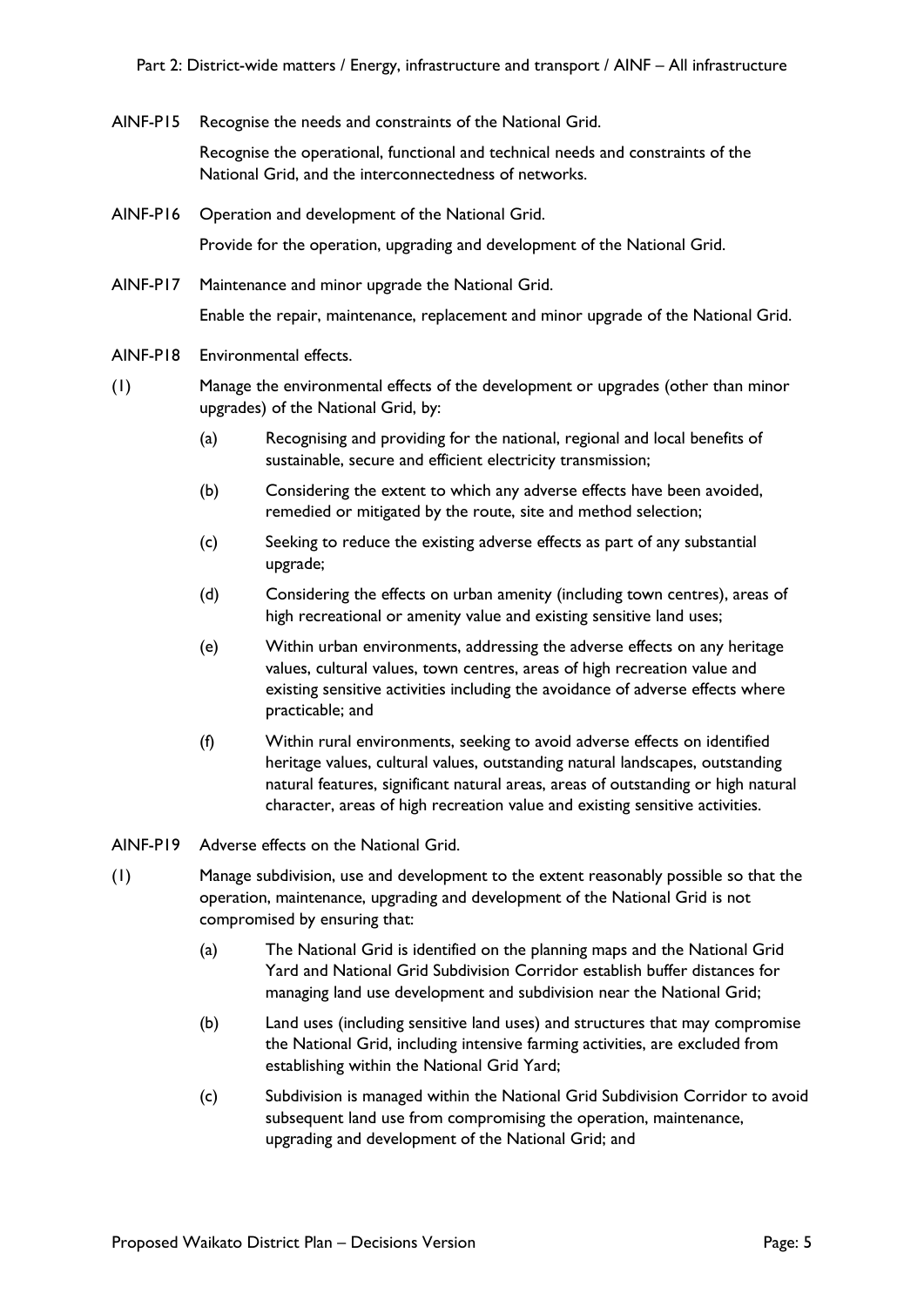(d) Changes to existing activities within a National Grid Yard do not further restrict the operation, maintenance, upgrading and development of the National Grid.

## *Energy*

AINF-P20 Utilising energy efficiency.

Design subdivision, land use and development so that buildings can utilise energy efficiency and conservation measures, including by orientation to the sun and through other natural elements.

AINF-P21 Enabling renewable electricity generation.

Enable the investigation, development, operation, maintenance and upgrading of renewable electricity generation activities, including domestic and community scale distributed renewable electricity generation, provided that adverse effects are avoided, remedied or mitigated.

AINF-P22 Future renewable electricity.

Provide for the investigation, identification and assessment of potential sites and energy sources for renewable electricity generation activities.

- AINF-P23 Existing renewable electricity facilities.
- (1) Ensure subdivision, use and development are designed and located so that they do not adversely affect the operation and maintenance of existing, lawfully established renewable energy generation facilities.
- (2) Enable non-sensitive rural land use activities, where they can co-exist with existing renewable electricity generation facilities.
- AINF-P24 Recognise non-renewable energy resources.

Recognise the actual and potential contribution to national energy production from non-renewable electricity resources.

*Infrastructure, subdivision and development*

AINF-P25 Provide adequate infrastructure.

Ensure adequate provision of infrastructure, including land transport networks, where land is subdivided creating one or more additional lots, excluding reserve or nonhousing conservation lots, access and utility allotments, or its use is significantly changed or intensified, needing additional or upgraded infrastructure.

- AINF-P26 Infrastructure location and services.
- (1) Ensure subdivision, use and development are provided with infrastructure and services to a level that is appropriate to its location and intended use including:
	- (a) Three waters (water, wastewater and stormwater management);
	- (b) Telecommunication services;
	- (c) Electricity services; and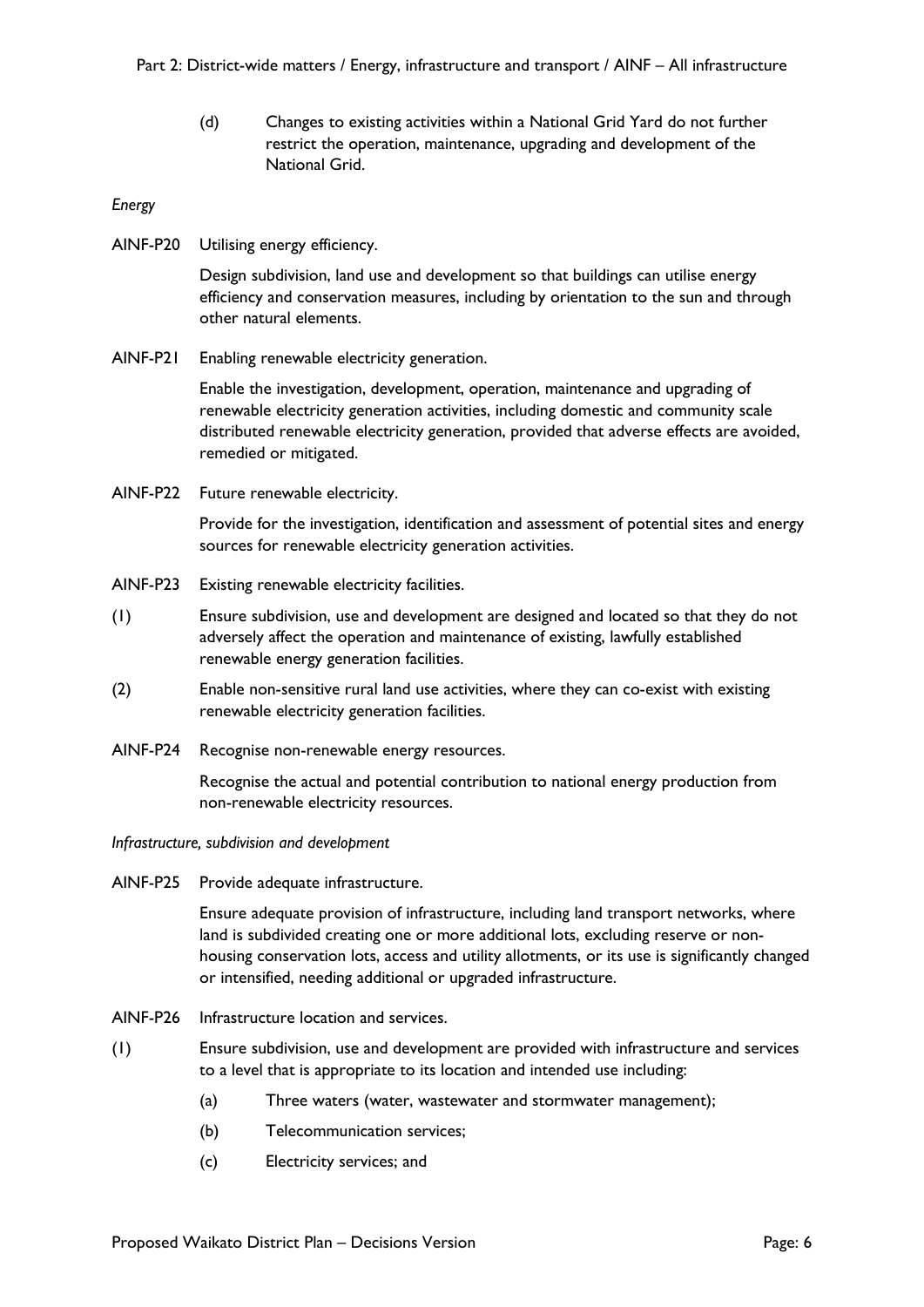(d) Adequate water supply within urban areas for firefighting purposes.

AINF-P27 Land transport network.

- (1) Avoid, remedy or mitigate effects of subdivision, use and development that would compromise:
	- (a) The road function, as specified in the road hierarchy;
	- (b) The access by emergency services and their vehicles; and
	- (c) The safety and efficiency, including the maintenance, upgrading, development and operation of the land transport network.
- (2) Minimise reverse sensitivity effects on the land transport network through setbacks for noise sensitive activities established in proximity to existing transport corridors.
- AINF-P28 Stormwater, drainage and flood management
- (1) Ensure that stormwater and drainage infrastructure for subdivision, land use and development:
	- (a) Adopts, where appropriate, a best-practice low impact design approach to the management of stormwater;
	- (b) Manages stormwater in accordance with a drainage hierarchy, with a preference for at-source management;
	- (c) Minimises impervious surfaces to reduce stormwater run-off;
	- (d) Retains pre-development hydrological conditions as far as practicable;
	- (e) Does not increase the flow of stormwater runoff onto adjoining properties adjacent land or flood plains, or reduce storage capacity on-site;
	- (f) Provides a stormwater catchment management plan for future urban development; and
	- (g) Promotes clean water reuse and groundwater recharge where practicable;.
	- (h) Avoids, remedies or mitigates the generation of contaminants from urban development; and
	- (i) Is supported by a stormwater management plan.
- (2) Protect the continuing operation of existing regional flood management infrastructure from the adverse effects of other activities. In particular consideration shall be given to:
	- (a) Maintaining and enhancing the operational efficiency, effectiveness, viability and safety of regional flood management infrastructure;
	- (b) Protecting investment in existing regional flood management infrastructure; and
	- (c) Retaining the ability to maintain and upgrade regional flood management infrastructure.
- (3) Ensure that new regional flood management infrastructure is considered having regard to:
	- (a) The environment as it exists;
	- (b) The duration, timing and frequency of the adverse effect;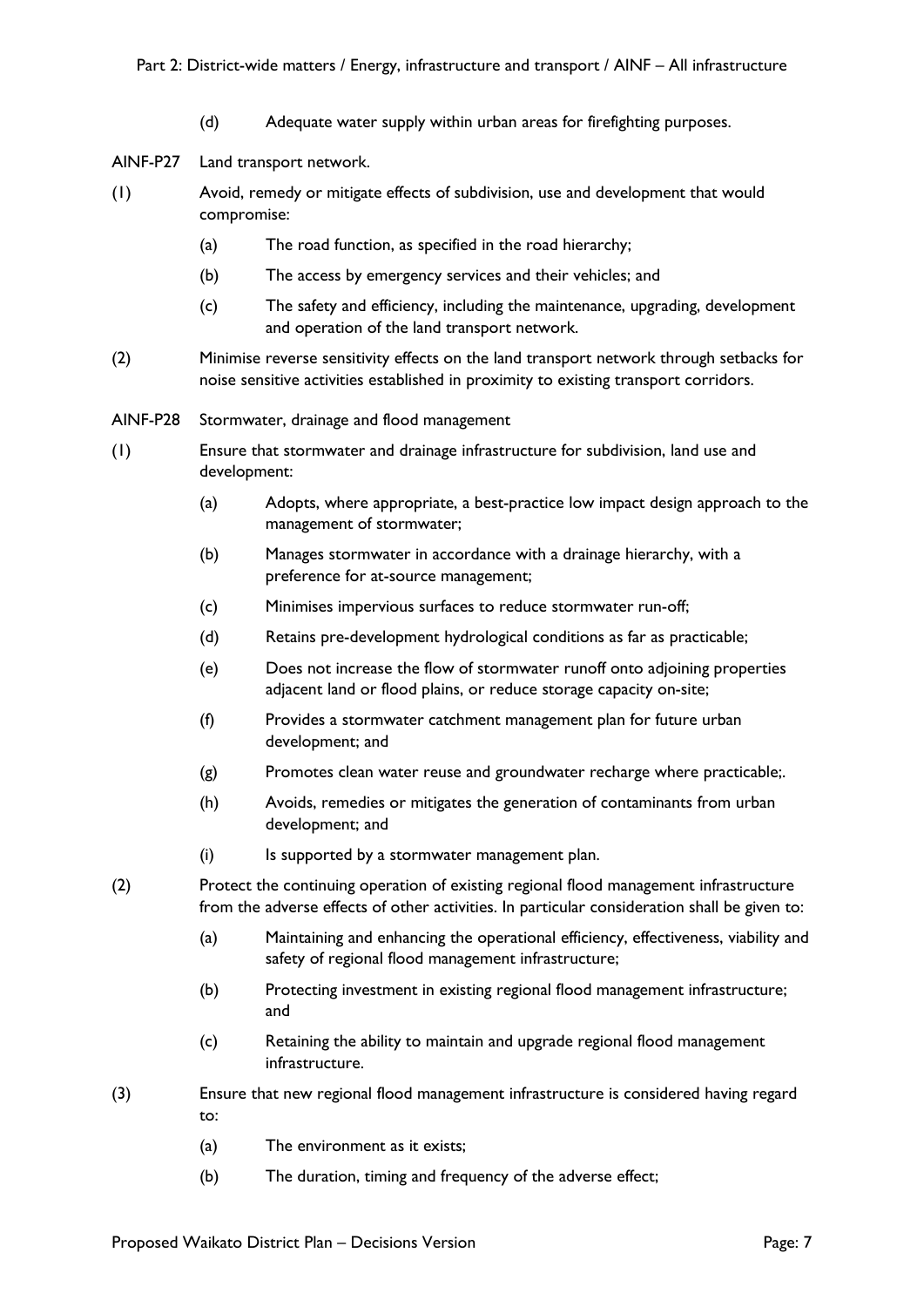- (c) The impact on other existing regional flood management infrastructure if the new work is not undertaken;
- (d) The need for the work in the context of the wider network or in the context of the provision of alternative infrastructure;
- (e) The avoidance, remediation or mitigation of anticipated adverse environmental effects to the extent practicable;
- (f) The demand for and benefits of new regional flood management infrastructure;
- (g) The route, site, and method selection process;
- (h) The technical and locational constraints; and
- (i) The benefits of the regional flood management infrastructure in terms of managing climate change effects.
- (4) Provision of new regional flood management infrastructure occurs in a planned and coordinated manner which recognises and addresses potential cumulative effects and is based on sufficient information to allow assessment of the potential long-term effects on the environment.

## *Transport*

- AINF-P29 Construction, maintenance, upgrading and operation of the land transport network.
- (1) Provide for the construction, maintenance, upgrading and operation of an efficient, effective, integrated, safe, resilient, accessible and sustainable transport network through:
	- (a) Corridor, carriageway and intersection design which is appropriate to the road function as specified in the road hierarchy and in accordance with relevant guidelines;
	- (b) The appropriate design and location of sites' accesses;
	- (c) Traffic signage, road marking, lighting, rest areas and parking as appropriate;
	- (d) Safe and accessible provision for pedestrians and cyclists to maximise accessibility, including off-road facilities and connections;
	- (e) Corridor and carriageway design which enables provision of public transport;
	- (f) Provision for other infrastructure, including where suitable low impact design stormwater facilities;
	- (g) Provision for stock underpasses where suitable access is not readily available;
	- (h) Discouraging the installation of new at grade road and pedestrian rail level crossings:
		- (i) Controlling the location of buildings and other visual obstructions within the sightline areas of rail level crossings; and
		- (ii) Railway crossing design in accordance with the requirements of the rail operator.
	- (i) Protection and promotion of the development of the regional rail network for the transportation of freight; and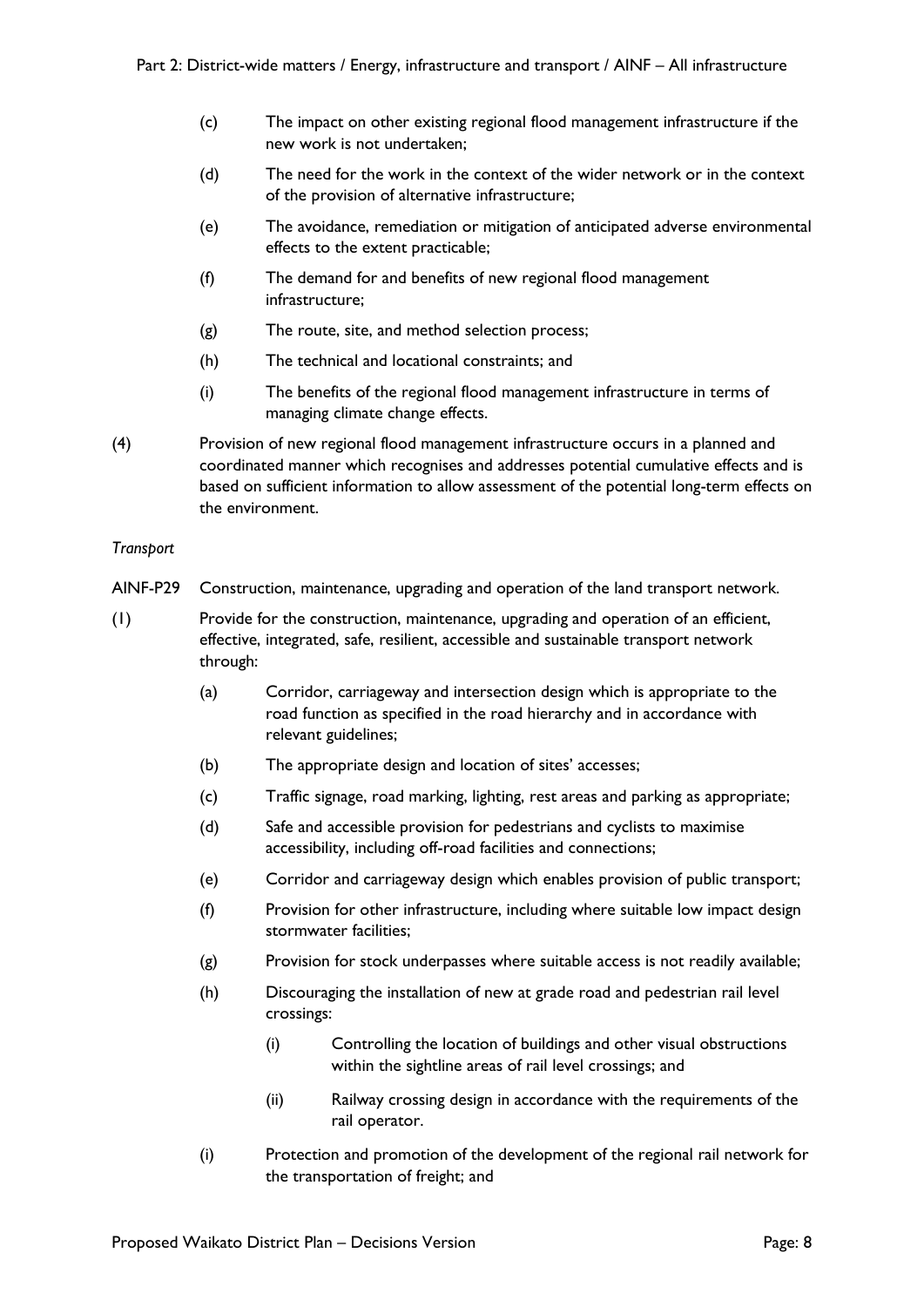(j) Development of efficient processes and freight routes for the movement of high productivity motor vehicles through the region.

AINF-P30 Road hierarchy and function.

- (1) Establish a road hierarchy and categorise roads in the district in accordance with their function.
- (2) Adopt the one network approach to ensure 'whole of journey' people and goods movements within the region.
- (3) Protect the function of roads as identified in the road hierarchy from the adverse effects of subdivision, use and development.
- AINF-P31 Road standards.

Ensure that the construction and operation of roads is consistent with their function in the road hierarchy.

AINF-P32 Land transport safety.

Ensure that structures, vehicle access, lighting, signage and vegetation are located and designed so as to not compromise the safe and efficient operation of the land transport network, or obscure RAPID numbers.

AINF-P33 Network utility location.

Encourage the location of network utility infrastructure within transport corridors where the function, safety and efficiency of the transport network will not be compromised.

AINF-P34 Vehicle access.

Control the location of new vehicle accesses relative to other accesses, intersections and rail level crossings to maintain and improve the safety and efficiency of the land transport network.

- AINF-P35 Land transport network infrastructure
- (1) Ensure that land transport network infrastructure is developed so that:
	- (a) The design, location, alignment and dimensions of new land transport networks provide safe vehicle, pedestrian and cycling access and manoeuvring to every site;
	- (b) The land transport network provides good connectivity to the site and integrates with adjacent developments and identified as future growth areas including walking and cycling networks and facilities and public transport;
	- (c) There is adequate provision of on-site parking and manoeuvring for land use activities;
	- (d) Contaminants generated during construction are appropriately mitigated; and
	- (e) Design, alignment and dimension of new roads will accommodate the installation of network infrastructure in accordance with technical and safety specifications.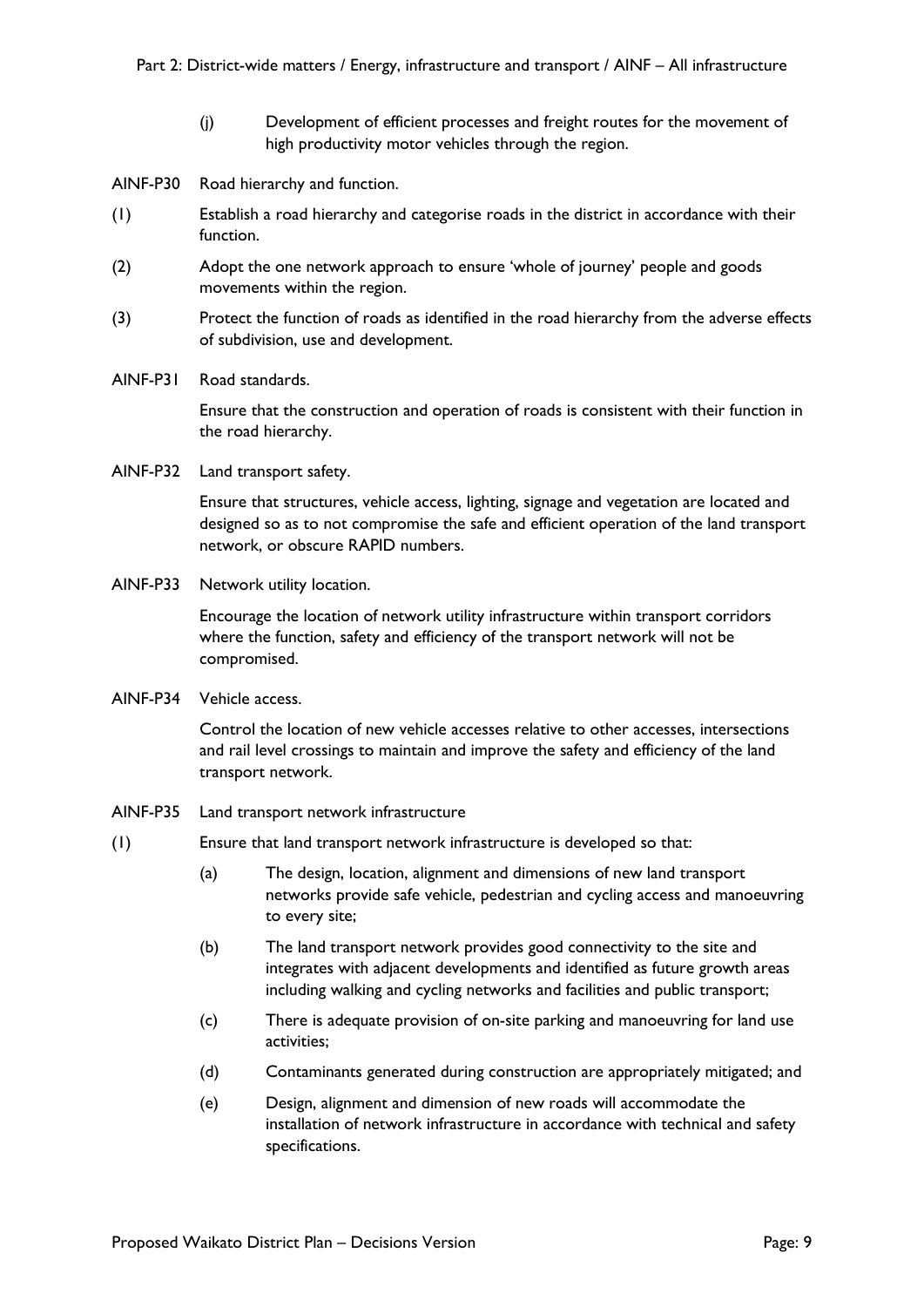# **Rules**

- (1) The provisions within the EIT Energy, infrastructure and transport section of the District Plan shall apply across the district in all the zones and overlays in the District Plan. The zone chapters and their associated overlays, objectives, policies and rules do not apply to infrastructure and energy activities unless specifically referred to within this EIT – Energy, infrastructure and transport section. The objectives and policies of SASM – Sites and areas of significance to Maaori, ECO – Ecosystems and indigenous biodiversity, NATC – Natural character, NFL – Natural features and landscapes, HH – Historic heritage and TREE – Notable trees will apply to infrastructure activities within the Identified Areas of those chapters.
- (2) This EIT Energy, infrastructure and transport section includes the land transport networks, network utilities operations, and electricity generation (including renewable electricity sources) and transmission. It should be noted that this section also contains a number of rules (such as stormwater management) relating to district-wide land development activities; and as such these particular rules should be read in conjunction with the relevant zone chapters where applicable.
- (3) The Identified Areas within this section covers the following areas and items identified within this plan:
	- (a) Urban Expansion Area;
	- (b) Significant Natural Area;
	- (c) Outstanding Natural Feature;
	- (d) Outstanding Natural Landscape;
	- (e) Outstanding Natural Character;
	- (f) High Natural Character;
	- (g) Heritage area;
	- (h) Historic Heritage Items;
	- (i) Sites and Areas of Significance to Maaori; and
	- (j) Notable Trees.
- (4) Where relevant, the requirements of the National Code of Practice for Utility Operators' Access to Transport Corridors will apply to the placement, maintenance, improvement and removal of utility structures in roads (or unformed roads).
- (5) The requirements of the Resource Management (National Environmental Standards for Electricity Transmission Activities) Regulations 2009 ("NESETA") apply directly to the operation, maintenance, upgrading, relocation or removal of transmission line(s) that were operating or able to be operated on or before 14 January 2010 and remain part of the National Grid. In the case of conflict with any other provision of this plan, including any provision in the activity table rules in this section, the NESETA provisions shall prevail.
- (6) The Resource Management (National Environmental Standards for Telecommunication Facilities) Regulations 2016 ("NESTF") provides national consistency in the rules surrounding the deployment of telecommunications infrastructure across New Zealand. This means that many telecommunications facilities may potentially be deployed as a permitted activity. However, telecommunications facilities which do not comply with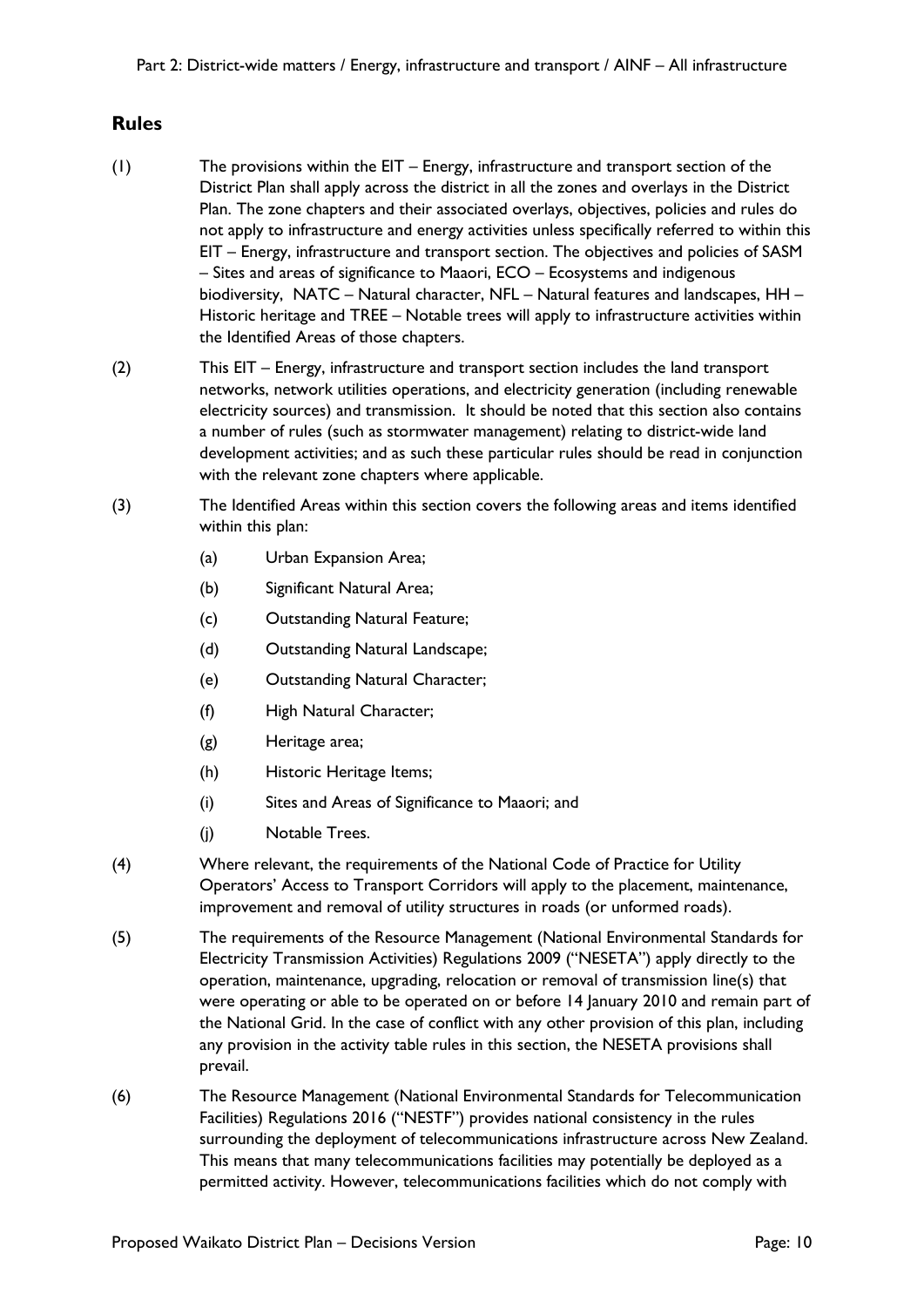the conditions within the NESTF, or are not covered by the regulations of the NESTF, will have the activity status specified in this Plan. In the case of conflict with any other provision of this Plan, the NESTF provisions shall prevail, unless located within an Identified Area other than the Urban Expansion Area, where the District Plan rules for infrastructure may apply to regulated activities as per Regulation 56 of the NESTF.

- (7) The New Zealand Archaeological Association Archaeological sites are included on the planning maps for District Plan information purposes only. However, these sites are subject to the requirements of the Heritage New Zealand Pouhere Taonga Act 2014. Heritage New Zealand Pouhere Taonga must be contacted regarding development on or in proximity to these sites and the need to undertake an archaeological authority. The Heritage New Zealand Pouhere Taonga Act 2014 protects both recorded and unrecorded archaeological sites.
- (8) Rural land uses, such as farming activities, are generally not infrastructure when they are on-farm services and do not have a public or group infrastructure purpose. Infrastructure is defined in Part 1 – Introduction and general provisions, and on-farm infrastructure to assist with the day to day running of a farm is not included in the definition of "infrastructure" and therefore is largely not subject to this EIT – Energy, infrastructure and transport section.
- (9) Any zoning (including precinct provisions) ceases to have effect from the time the land is vested or dedicated as a road.
- (10) In the case of stopped roads, the zoning reverts to that of the adjoining land at the time when the road is stopped, and where there are two different zones, the adjacent zone extends to the centre line of the former road.
- (11) The activity and activity specific standards in AINF All infrastructure apply to all infrastructure except where a provision in the specific infrastructure type chapter with the same matter, in which case the specific infrastructure type provision shall prevail.
- (12) Where compliance with the rules in ANIF All infrastructure would contravene the rules in AMR – Amateur radio; EDIS – Electrical distribution; EGEN – Electricity generation; LFG – Liquid fuels and gas; MET – Meteorological; GRID – National grid; TEL – Telecommunications and radiocommunications or TRPT – Transportation; and WWS – Water, wastewater and stormwater, then the requirements of the rules in AMR – Amateur radio; EDIS – Electrical distribution; EGEN – Electricity generation; LFG – Liquid fuels and gas; MET – Meteorological; GRID – National grid; TEL – Telecommunications and radiocommunications or TRPT – Transportation shall prevail.

| <b>AINF-RI</b> | New infrastructure                                                 |                                                                |
|----------------|--------------------------------------------------------------------|----------------------------------------------------------------|
| All zones      | (1) Activity status: PER                                           | (2) Activity status where                                      |
|                | <b>Activity-specific standards:</b>                                | compliance not achieved: RDIS                                  |
|                | (a) Any new infrastructure activity                                | <b>Council's discretion is restricted</b>                      |
|                | and associated structures listed                                   | to the following matters:                                      |
|                | as a permitted activity within                                     | (a) The functional and operational                             |
|                | this EIT - Energy, infrastructure                                  | needs of, and benefits derived                                 |
|                | and transport section must meet<br>all of the following standards: | from, the infrastructure;                                      |
|                | (i) Comply with the height in                                      | (b) Visual, landscape, streetscape<br>and amenity effects; and |
|                | relation to boundary limits                                        | (c) Noise levels.                                              |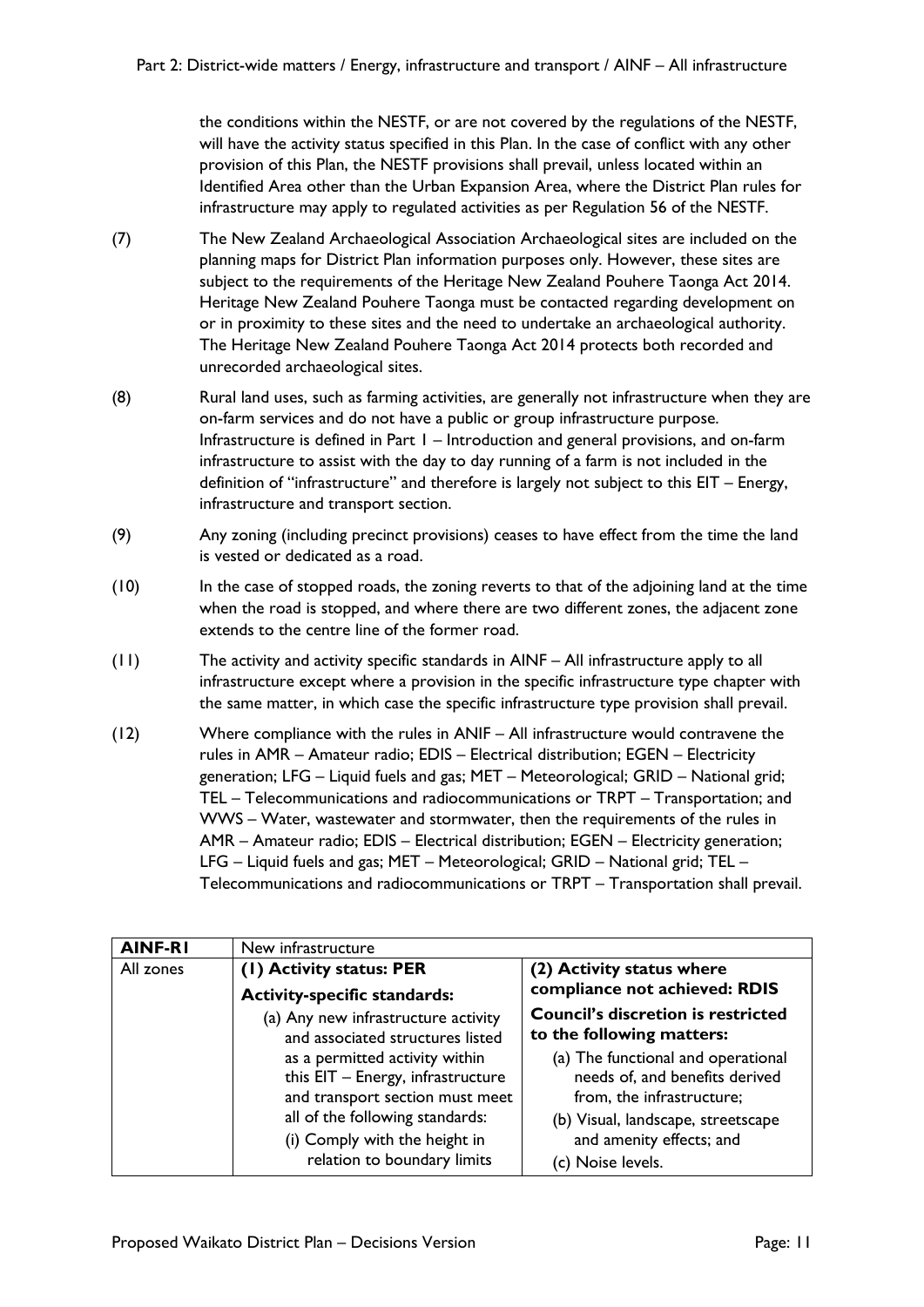|                      | International Commission on                                                    |                                           |
|----------------------|--------------------------------------------------------------------------------|-------------------------------------------|
|                      | <b>Activity-specific standards:</b><br>(a) Compliance with the                 |                                           |
|                      |                                                                                | compliance not achieved: NC               |
| AINF-R3<br>All zones | Any activity emitting electric and magnetic fields<br>(I) Activity status: PER | (2) Activity status where                 |
|                      |                                                                                | (e) Methods of construction.              |
|                      | Construction noise.                                                            | (d) Timing and duration; and              |
|                      | infrastructure must comply with<br>NZS 6803:1999 Acoustics -                   | (c) Noise levels;                         |
|                      | the installation of new                                                        | (b) Hours of construction;                |
|                      | or removal of infrastructure or                                                | (a) Effects on amenity values;            |
|                      | repair, replacement, upgrading                                                 | to the following matters:                 |
|                      | (a) Construction, maintenance,                                                 | <b>Council's discretion is restricted</b> |
|                      | <b>Activity-specific standards:</b>                                            | compliance not achieved: RDIS             |
| All zones            | (1) Activity status: PER                                                       | (2) Activity status where                 |
| AINF-R2              | <b>Construction noise</b>                                                      |                                           |
|                      | (v) Support poles associated<br>with service connections.                      |                                           |
|                      | $2016$ ; and                                                                   |                                           |
|                      | <b>Telecommunication Facilities</b>                                            |                                           |
|                      | (iv) Activities subject to National<br><b>Environmental Standards</b>          |                                           |
|                      | signage structures; and                                                        |                                           |
|                      | which include lighting and                                                     |                                           |
|                      | (iii) Road network activities,                                                 |                                           |
|                      | transport networks;                                                            |                                           |
|                      | (ii) Roads or other lineal                                                     |                                           |
|                      | infrastructure and transport<br>section                                        |                                           |
|                      | within the EIT - Energy,                                                       |                                           |
|                      | and noise listed elsewhere                                                     |                                           |
|                      | (i) Activities with specific<br>standards relating to location                 |                                           |
|                      | $RI(I)(a)$ do not apply to:                                                    |                                           |
|                      | (b) The standards in Rule ANIF-                                                |                                           |
|                      | transport section.                                                             |                                           |
|                      | Energy, infrastructure and                                                     |                                           |
|                      | standards applying to that<br>activity listed within the EIT -                 |                                           |
|                      | (iv) Any other relevant                                                        |                                           |
|                      | any adjacent zone; and                                                         |                                           |
|                      | applicable to that zone, and                                                   |                                           |
|                      | (iii) Not exceed the relevant<br>noise limits that are                         |                                           |
|                      | road;                                                                          |                                           |
|                      | located in road or unformed                                                    |                                           |
|                      | for the adjoining zone, if                                                     |                                           |
|                      | (ii) Comply with the height in<br>relation to boundary limits                  |                                           |
|                      | located;                                                                       |                                           |
|                      | for the zone in which it is                                                    |                                           |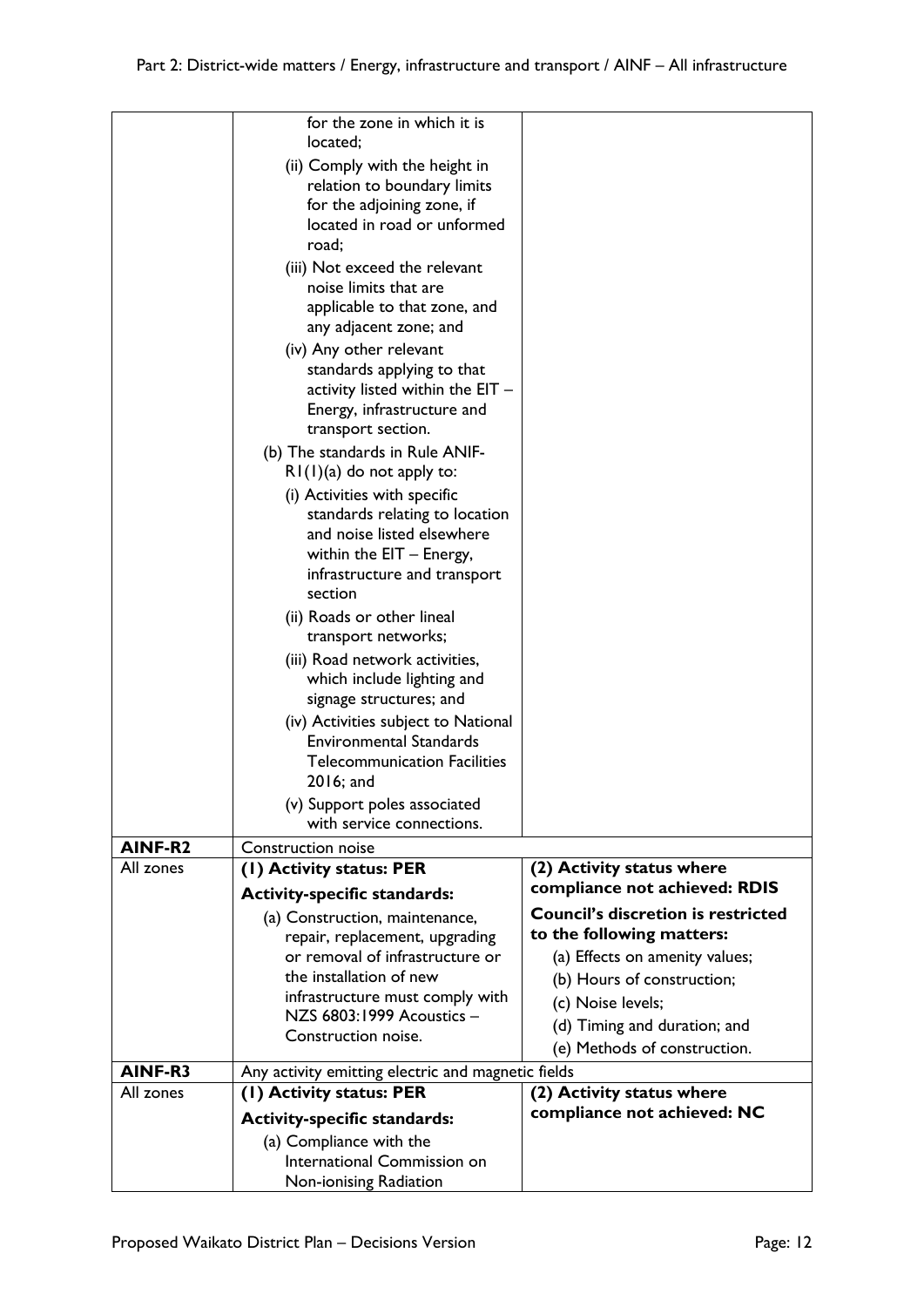|           | <b>Protection Guidelines for</b><br>limiting exposure to time varying<br>electric and magnetic fields (IHz<br>- 100kHz) (Health Physics, 2010,<br>99(6); 818-836) and the<br>recommendations from the<br>World Health Organisation<br>monograph Environmental<br>Health Criteria (No 238, June<br>2007. |                                                             |
|-----------|---------------------------------------------------------------------------------------------------------------------------------------------------------------------------------------------------------------------------------------------------------------------------------------------------------|-------------------------------------------------------------|
| AINF-R4   | Any activity emitting radio frequency fields                                                                                                                                                                                                                                                            |                                                             |
| All zones | (1) Activity status: PER                                                                                                                                                                                                                                                                                | (2) Activity status where                                   |
|           | <b>Activity-specific standards:</b>                                                                                                                                                                                                                                                                     | compliance not achieved: NC                                 |
|           | (a) Compliance with the                                                                                                                                                                                                                                                                                 |                                                             |
|           | International Commission on                                                                                                                                                                                                                                                                             |                                                             |
|           | Non-ionising Radiation                                                                                                                                                                                                                                                                                  |                                                             |
|           | <b>Protection Guidelines for</b>                                                                                                                                                                                                                                                                        |                                                             |
|           | limiting exposure to time varying                                                                                                                                                                                                                                                                       |                                                             |
|           | electric and magnetic fields (IHz                                                                                                                                                                                                                                                                       |                                                             |
|           | - 100kHz) (Health Physics, 2010,                                                                                                                                                                                                                                                                        |                                                             |
|           | 99(6); 818-836) and the                                                                                                                                                                                                                                                                                 |                                                             |
|           | recommendations from the                                                                                                                                                                                                                                                                                |                                                             |
|           | World Health Organisation                                                                                                                                                                                                                                                                               |                                                             |
|           | monograph Environmental                                                                                                                                                                                                                                                                                 |                                                             |
|           | Health Criteria (No 238, June<br>2007.                                                                                                                                                                                                                                                                  |                                                             |
| AINF-R5   |                                                                                                                                                                                                                                                                                                         |                                                             |
| All zones | The operation, maintenance, repair and removal of existing infrastructure<br>(1) Activity status: PER                                                                                                                                                                                                   | (2) Activity status where                                   |
|           |                                                                                                                                                                                                                                                                                                         | compliance not achieved: n/a                                |
|           | <b>Activity-specific standards:</b>                                                                                                                                                                                                                                                                     |                                                             |
|           | Nil.                                                                                                                                                                                                                                                                                                    |                                                             |
| AINF-R6   | Minor upgrading                                                                                                                                                                                                                                                                                         |                                                             |
| All zones | (I) Activity status: PER                                                                                                                                                                                                                                                                                | (2) Activity status where                                   |
|           | <b>Activity-specific standards:</b>                                                                                                                                                                                                                                                                     | compliance not achieved: RDIS                               |
|           | (a) The realignment, configuration,                                                                                                                                                                                                                                                                     | <b>Council's discretion is restricted</b>                   |
|           | relocation or replacement of                                                                                                                                                                                                                                                                            | to the following matters:                                   |
|           | infrastructure and associated<br>structures that meet all of the                                                                                                                                                                                                                                        | (a) The functional and operational                          |
|           | following standards:                                                                                                                                                                                                                                                                                    | needs of, and benefits derived<br>from, the infrastructure; |
|           | (i) Are within 5m of the existing                                                                                                                                                                                                                                                                       | (b) Visual, streetscape and amenity                         |
|           | alignment or location;                                                                                                                                                                                                                                                                                  | effects;                                                    |
|           | (ii) Do not increase the height of                                                                                                                                                                                                                                                                      | (c) Transport network safety and                            |
|           | any existing pole or support                                                                                                                                                                                                                                                                            | efficiency;                                                 |
|           | structure by more than 40%                                                                                                                                                                                                                                                                              | (d) Management of sediment and                              |
|           | to a maximum height of 20m                                                                                                                                                                                                                                                                              | dust, including the staging of                              |
|           | in all zones except the GRUZ                                                                                                                                                                                                                                                                            | works;                                                      |
|           | - General rural zone, GIZ-                                                                                                                                                                                                                                                                              | (e) The location of the earthworks                          |
|           | General industrial zone, HIZ                                                                                                                                                                                                                                                                            | activities, taking into account any                         |
|           | - Heavy industrial zone and                                                                                                                                                                                                                                                                             | effects on the values, qualities                            |
|           | MSRZ - Motor sport and<br>recreation zone;                                                                                                                                                                                                                                                              | and characteristics of the site;                            |
|           |                                                                                                                                                                                                                                                                                                         | and                                                         |
|           | (iii) Do not increase the<br>diameter (width) of any                                                                                                                                                                                                                                                    |                                                             |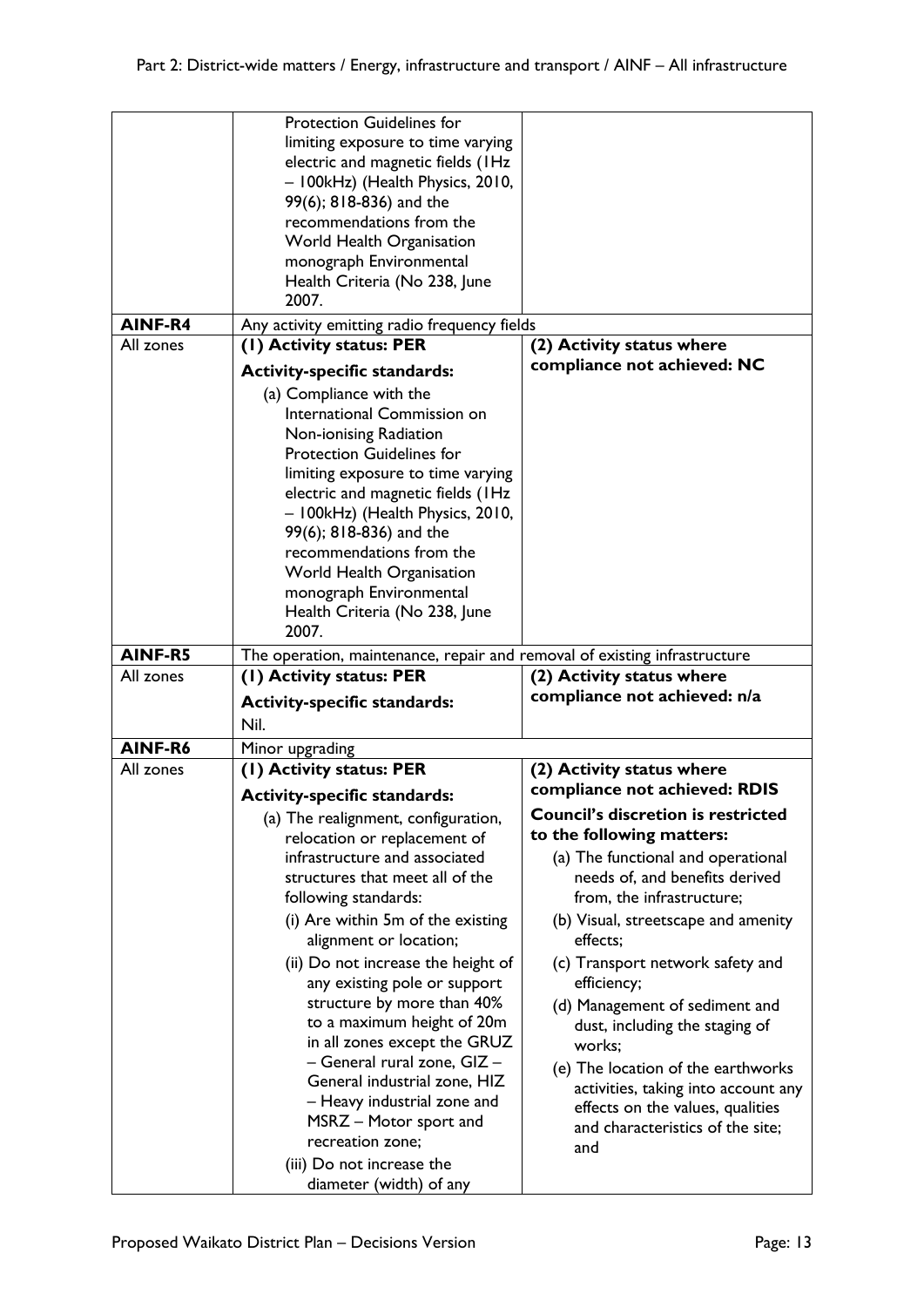| existing pole or support<br>structure by more than 50%,<br>or 100% increase in the case<br>of a double pole, in all zones<br>(iv) Do not increase the<br>diameter of any existing<br>above-ground pipe by more<br>than 300mm; and<br>(v) Do not increase the area of<br>any existing above-ground<br>structure by more than 25%<br>(b) Alterations and additions to<br>overhead electricity and<br>telecommunication lines on<br>existing poles or support<br>structures involving any of the<br>following:<br>(i) The addition of conductors<br>to form a twinned or duplex-<br>pairing;<br>(ii) The reconductoring of the<br>line with higher capacity<br>conductors;<br>(iii) The resagging of conductors;<br>(iv) The addition of longer, more<br>efficient insulators;<br>(v) The addition of earth wires<br>(which may contain<br>telecommunication lines),<br>earthpeaks and lightning rods;<br>(vi) The addition, replacement<br>or relocation of transformers<br>or visually similar fixtures;<br>(vii) The addition, replacement<br>or relocation of circuits and<br>conductors;<br>(viii) The addition or<br>replacement of<br>telecommunication lines and<br>fittings;<br>(ix) The replacement of existing<br>crossarms with crossarms of<br>an alternative design; | (f) Whether alternative<br>methodologies avoiding the need<br>to affect any tree identified in<br>SCHED2 - Notable trees have<br>been adequately considered. |
|---------------------------------------------------------------------------------------------------------------------------------------------------------------------------------------------------------------------------------------------------------------------------------------------------------------------------------------------------------------------------------------------------------------------------------------------------------------------------------------------------------------------------------------------------------------------------------------------------------------------------------------------------------------------------------------------------------------------------------------------------------------------------------------------------------------------------------------------------------------------------------------------------------------------------------------------------------------------------------------------------------------------------------------------------------------------------------------------------------------------------------------------------------------------------------------------------------------------------------------------------------------------------------|--------------------------------------------------------------------------------------------------------------------------------------------------------------|
|                                                                                                                                                                                                                                                                                                                                                                                                                                                                                                                                                                                                                                                                                                                                                                                                                                                                                                                                                                                                                                                                                                                                                                                                                                                                                 |                                                                                                                                                              |
| $(x)$ The increase in voltage of<br>electric lines up to 110kV; or                                                                                                                                                                                                                                                                                                                                                                                                                                                                                                                                                                                                                                                                                                                                                                                                                                                                                                                                                                                                                                                                                                                                                                                                              |                                                                                                                                                              |
| (xi) The installation of mid-span<br>electricity poles in existing<br>networks to address<br>clearances in New Zealand<br><b>Electrical Code of Practice</b><br>for Electrical Safe Distances                                                                                                                                                                                                                                                                                                                                                                                                                                                                                                                                                                                                                                                                                                                                                                                                                                                                                                                                                                                                                                                                                   |                                                                                                                                                              |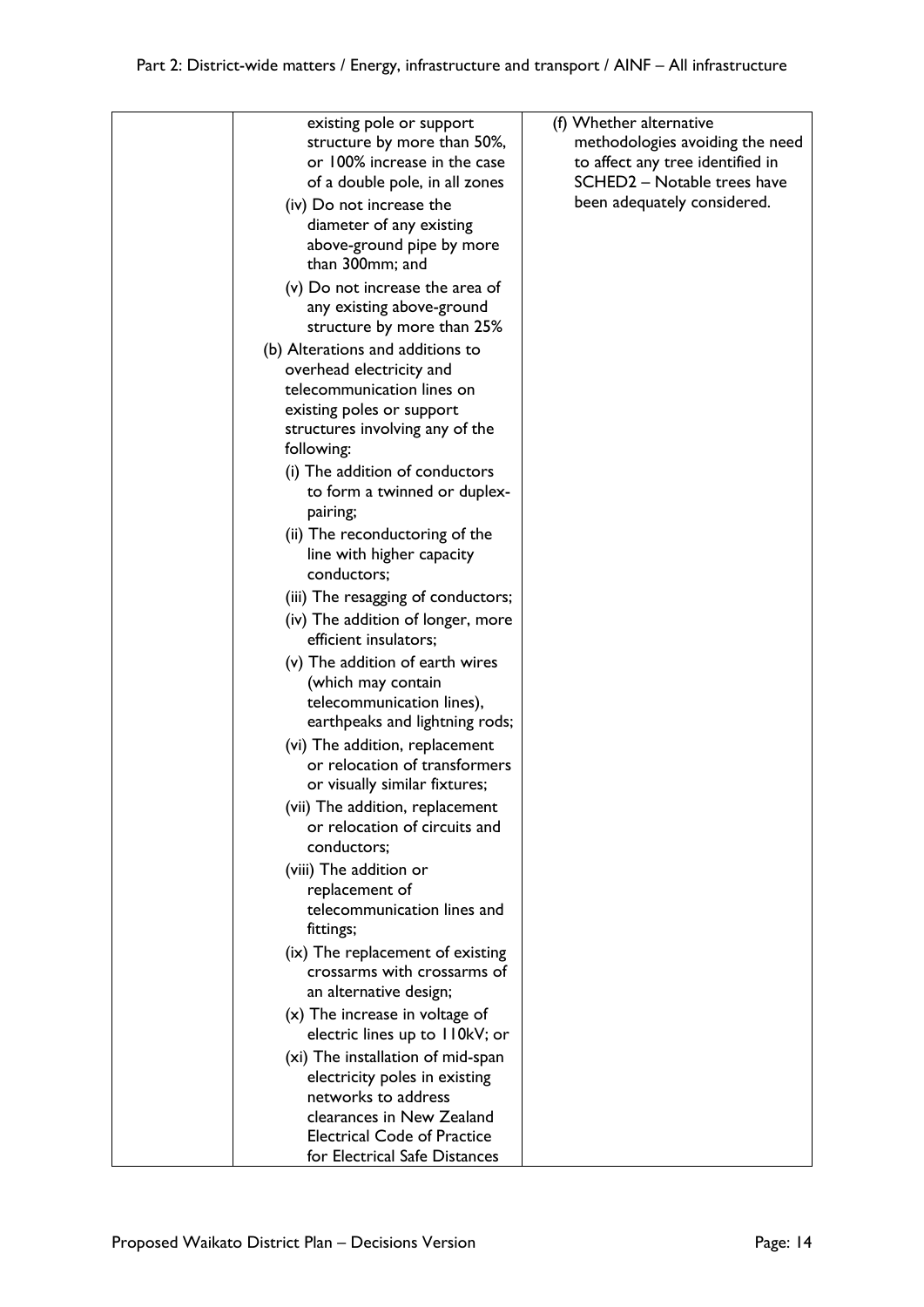|                | 34:2001 ISSN 0114-0663<br>(NZECP34:2001).<br>(c) The addition, replacement or<br>relocation of existing antennas<br>where:<br>(i) The antennas shall not<br>increase the largest face area<br>by more than 20 for new<br>panel antennas and shall not<br>increase the diameter of dish<br>antenna; and<br>(ii) The antennas shall not<br>increase in height by more<br>than 20% of the antennas.<br>(iii) Except that this rule shall<br>not restrict the size of an<br>antenna that would<br>otherwise comply with the<br>permitted activity rules<br>applying to new antennas.<br>(d) Earthworks activities associated<br>with the minor upgrading must<br>comply with the standards of |  |
|----------------|-------------------------------------------------------------------------------------------------------------------------------------------------------------------------------------------------------------------------------------------------------------------------------------------------------------------------------------------------------------------------------------------------------------------------------------------------------------------------------------------------------------------------------------------------------------------------------------------------------------------------------------------------------------------------------------------|--|
|                | Rule ANIF-R8.<br>(e) The minor upgrading must not<br>remove any tree identified in<br>SCHED2 - Notable trees.<br>(f) Any trimming of a tree identified                                                                                                                                                                                                                                                                                                                                                                                                                                                                                                                                    |  |
|                | in SCHED2 - Notable trees<br>associated with the minor<br>upgrading must be undertaken in<br>accordance with the standards<br>of Rule ANIF-R9.                                                                                                                                                                                                                                                                                                                                                                                                                                                                                                                                            |  |
| <b>AINF-R7</b> | (g) The standards in Rule ANIF-<br>R6(1) do not apply to road<br>network activities or other lineal<br>transport networks.<br>Temporary infrastructure                                                                                                                                                                                                                                                                                                                                                                                                                                                                                                                                    |  |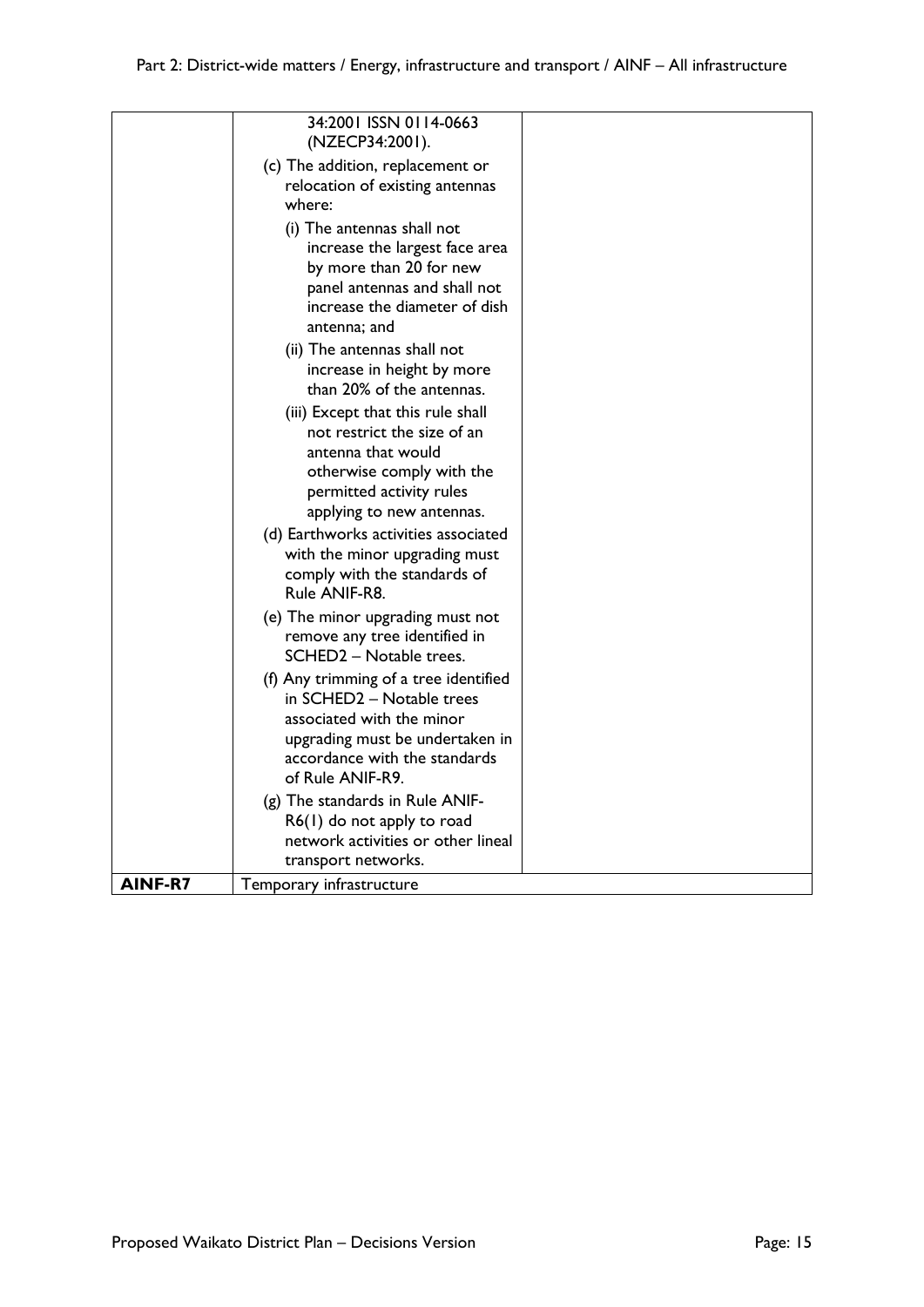| All zones | (1) Activity status: PER<br><b>Activity-specific standards:</b><br>(a) Installation and operation of<br>temporary infrastructure that<br>meets all of the following<br>standards:<br>(b) Any buildings and/or structures<br>must be removed from the site<br>on completion of the works;<br>(c) The ground must be reinstated<br>on completion of works; and<br>(d) The activity, including the<br>requirements of Rule AINF-<br>$R7(1)(a)$ and (b), must not<br>exceed 12 months in total. | (2) Activity status where<br>compliance not achieved: DIS |
|-----------|---------------------------------------------------------------------------------------------------------------------------------------------------------------------------------------------------------------------------------------------------------------------------------------------------------------------------------------------------------------------------------------------------------------------------------------------------------------------------------------------|-----------------------------------------------------------|
| AINF-R8   | Earthworks activities associated with infrastructure                                                                                                                                                                                                                                                                                                                                                                                                                                        |                                                           |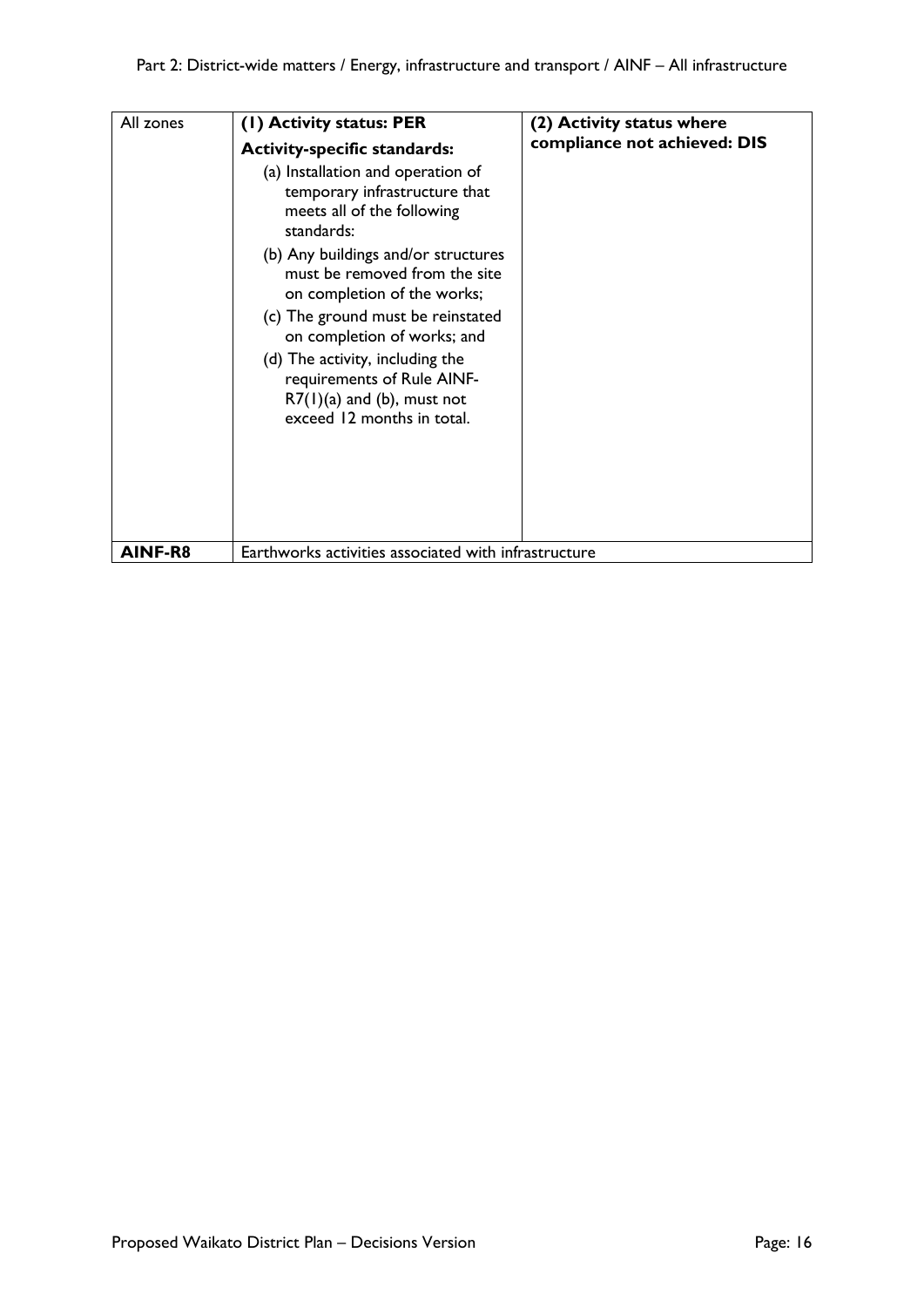| All zones | (I) Activity status: PER                                                                                                                                                                                                                                                                                                                                                                                                                                                                                                                                                                             | (2) Activity status where                                                                                                                                                                                                                                                                                                                         |
|-----------|------------------------------------------------------------------------------------------------------------------------------------------------------------------------------------------------------------------------------------------------------------------------------------------------------------------------------------------------------------------------------------------------------------------------------------------------------------------------------------------------------------------------------------------------------------------------------------------------------|---------------------------------------------------------------------------------------------------------------------------------------------------------------------------------------------------------------------------------------------------------------------------------------------------------------------------------------------------|
|           | <b>Activity-specific standards:</b>                                                                                                                                                                                                                                                                                                                                                                                                                                                                                                                                                                  | compliance not achieved: RDIS                                                                                                                                                                                                                                                                                                                     |
|           | (a) Any earthworks associated with<br>infrastructure, including                                                                                                                                                                                                                                                                                                                                                                                                                                                                                                                                      | <b>Council's discretion is restricted</b><br>to the following matters:                                                                                                                                                                                                                                                                            |
|           | formation and maintenance of<br>access tracks, must comply with<br>all of the following standards:                                                                                                                                                                                                                                                                                                                                                                                                                                                                                                   | (a) Management of sediment and<br>dust, including the staging of<br>works:                                                                                                                                                                                                                                                                        |
|           | (i) Do not exceed a volume of<br>more than 2,500m <sup>3</sup> for any                                                                                                                                                                                                                                                                                                                                                                                                                                                                                                                               | (b) The volume, extent and depth<br>of the earthworks activities;                                                                                                                                                                                                                                                                                 |
|           | single activity;<br>(ii) Do not exceed an area of<br>more than 2,500m <sup>2</sup> for any<br>single activity;<br>(iii) Within 10m of a<br>watercourse (excluding<br>artificial watercourses) or<br>20m of Mean High Water<br>Springs do not exceed a<br>volume of more than 5m <sup>3</sup><br>and an area of more than<br>5m <sup>2</sup> for any single activity,<br>excluding existing rail<br>infrastructure;<br>(iv) Erosion and sediment<br>controls are implemented<br>and maintained to retain<br>sediment on the site of the<br>earthworks activity;<br>(v) All fill material used must be | (c) The location of the earthworks<br>activities, taking into account any<br>effects on the values, qualities<br>and characteristics of the site,<br>including Sites and Areas of<br>Significance to Maaori and any<br>Historic Heritage Items;<br>(d) Any flood or land stability risks;<br>and<br>(e) Visual, landscape and amenity<br>effects. |
|           | clean fill;<br>(vi) Areas exposed by<br>earthworks activities are to<br>be recontoured and<br>replanted within 6 months of<br>the commencement of the<br>earthworks;                                                                                                                                                                                                                                                                                                                                                                                                                                 |                                                                                                                                                                                                                                                                                                                                                   |
|           | (vii) Earthworks shall not<br>obstruct or divert any<br>stormwater overland flow<br>path or in such a way as to<br>result in changed stormwater<br>drainage patterns on another<br>site; and<br>(viii) Earthworks are not located                                                                                                                                                                                                                                                                                                                                                                    |                                                                                                                                                                                                                                                                                                                                                   |
|           | within:<br>(1) any Historic Heritage<br>sites identified within<br><b>SCHEDI - Historic</b><br>heritage items;<br>(2) any Sites or Areas of<br>Significance to Maaori<br>within SCHED3 - Sites                                                                                                                                                                                                                                                                                                                                                                                                       |                                                                                                                                                                                                                                                                                                                                                   |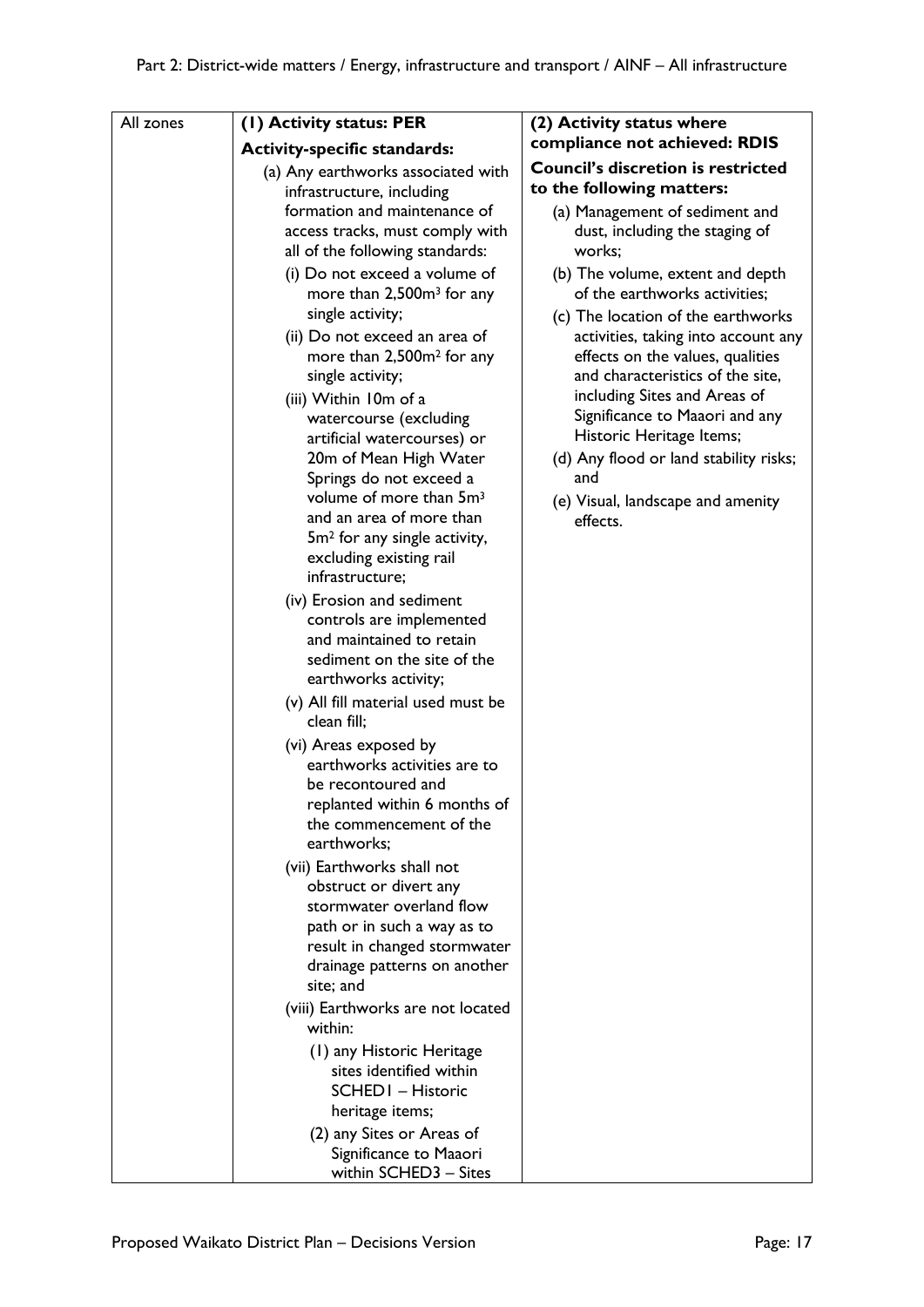| and areas of significant to<br>Maaori;                                                                                                                                                                                                                                                                                                                                                                                                                                                                                                                                       |  |
|------------------------------------------------------------------------------------------------------------------------------------------------------------------------------------------------------------------------------------------------------------------------------------------------------------------------------------------------------------------------------------------------------------------------------------------------------------------------------------------------------------------------------------------------------------------------------|--|
| (3) the dripline of any                                                                                                                                                                                                                                                                                                                                                                                                                                                                                                                                                      |  |
| Notable Tree within<br>SCHED2 - Notable trees;                                                                                                                                                                                                                                                                                                                                                                                                                                                                                                                               |  |
| (4) any Heritage arecinct; or                                                                                                                                                                                                                                                                                                                                                                                                                                                                                                                                                |  |
| (5) any Significant Natural<br>Area.                                                                                                                                                                                                                                                                                                                                                                                                                                                                                                                                         |  |
| (b) Rule AINF-R8 $(1)(a)(vi)$ does not<br>apply to earthworks required to<br>establish a foundation or surface<br>that will ultimately be sealed or<br>constructed upon.                                                                                                                                                                                                                                                                                                                                                                                                     |  |
| (c) Earthworks associated with<br>infrastructure in Landscape and<br>Natural Character Areas must                                                                                                                                                                                                                                                                                                                                                                                                                                                                            |  |
| not:<br>(i) Exceed 1.5m in height in<br>relation to the cut or fill<br>batter face; and                                                                                                                                                                                                                                                                                                                                                                                                                                                                                      |  |
| (ii) Use imported soil, other<br>than the placement of<br>aggregate/metal on any<br>access track or in association<br>with laying underground<br>infrastructure or for land<br>transport network<br>infrastructure; and                                                                                                                                                                                                                                                                                                                                                      |  |
| (iii) Disturb or move more than<br>50m <sup>3</sup> or exceed an area of<br>250m <sup>2</sup> in a High or<br><b>Outstanding Natural</b><br>Character area of the coastal<br>environment over any<br>consecutive 12-month time<br>period; and<br>(iv) Disturb or move more than<br>50m <sup>3</sup> or exceed an area of<br>250m <sup>2</sup> in an Outstanding<br>Natural Feature or<br><b>Outstanding Natural</b><br>Landscapes over any<br>consecutive 12 month time<br>period.<br>(v) Rule AINF-R8 $(1)(c)(iv)$ shall<br>not apply to earthworks<br>associated with land |  |
| transport network<br>infrastructure.                                                                                                                                                                                                                                                                                                                                                                                                                                                                                                                                         |  |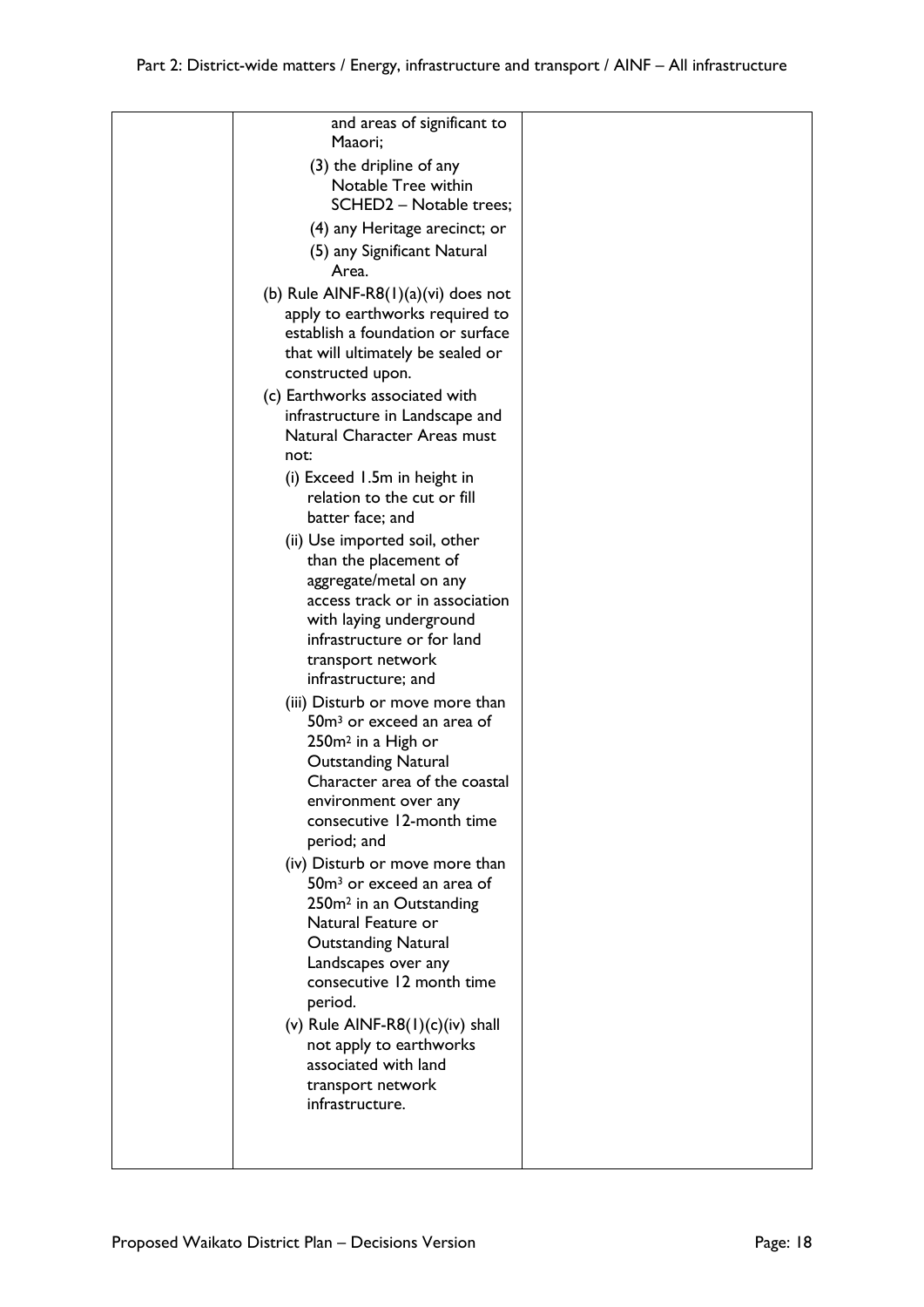| (I) Activity status: PER<br>All zones<br>(2) Activity status where<br>compliance not achieved: RDIS<br><b>Activity-specific standards:</b><br><b>Council's discretion is restricted</b><br>(a) Trimming and pruning of trees<br>to the following matters:<br>and vegetation, necessary to<br>protect all overhead electric<br>(a) The extent of the works<br>lines or telecommunication lines;<br>required;<br>and any trimming, maintenance<br>(b) Effects on the values, qualities<br>or removal of vegetation or<br>and characteristics of any tree<br>trees associated with<br>identified in SCHED2 - Notable<br>infrastructure, including access<br>trees or any Significant Natural<br>tracks, that meet all of the<br>Area;<br>following standards:<br>(c) Whether alternative<br>(i) No tree identified in SCHED2<br>methodologies avoiding the need<br>- Notable trees is removed;<br>to affect the tree(s)/vegetation<br>(ii) Any required trimming of a<br>have been adequately<br>tree identified in SCHED2 -<br>considered; and<br>Notable trees is either:<br>(d) Land transport network safety<br>and efficiency.<br>(1) To remove dead, dying,<br>or diseased branches and<br>the tree work is<br>undertaken by a works<br>arborist; or<br>(2) The maximum branch<br>diameter does not exceed<br>50mm at severance and<br>no more than 10% of live<br>foliage growth is removed<br>over any consecutive 12<br>month time period.<br>(iii) Any indigenous vegetation<br>alteration or removal within<br>a Significant Natural Area<br>must not: |
|----------------------------------------------------------------------------------------------------------------------------------------------------------------------------------------------------------------------------------------------------------------------------------------------------------------------------------------------------------------------------------------------------------------------------------------------------------------------------------------------------------------------------------------------------------------------------------------------------------------------------------------------------------------------------------------------------------------------------------------------------------------------------------------------------------------------------------------------------------------------------------------------------------------------------------------------------------------------------------------------------------------------------------------------------------------------------------------------------------------------------------------------------------------------------------------------------------------------------------------------------------------------------------------------------------------------------------------------------------------------------------------------------------------------------------------------------------------------------------------------------------------------------------------------------------------|
|                                                                                                                                                                                                                                                                                                                                                                                                                                                                                                                                                                                                                                                                                                                                                                                                                                                                                                                                                                                                                                                                                                                                                                                                                                                                                                                                                                                                                                                                                                                                                                |
|                                                                                                                                                                                                                                                                                                                                                                                                                                                                                                                                                                                                                                                                                                                                                                                                                                                                                                                                                                                                                                                                                                                                                                                                                                                                                                                                                                                                                                                                                                                                                                |
| (1) Include any trees over<br>6m in height or 600mm in<br>girth at a height of 1.4m;<br>and<br>(2) Exceed 50m <sup>2</sup> per site<br>over any consecutive 12<br>month time period.<br>(b) Any trimming, maintenance or<br>removal of vegetation, where<br>required for the safe operation                                                                                                                                                                                                                                                                                                                                                                                                                                                                                                                                                                                                                                                                                                                                                                                                                                                                                                                                                                                                                                                                                                                                                                                                                                                                    |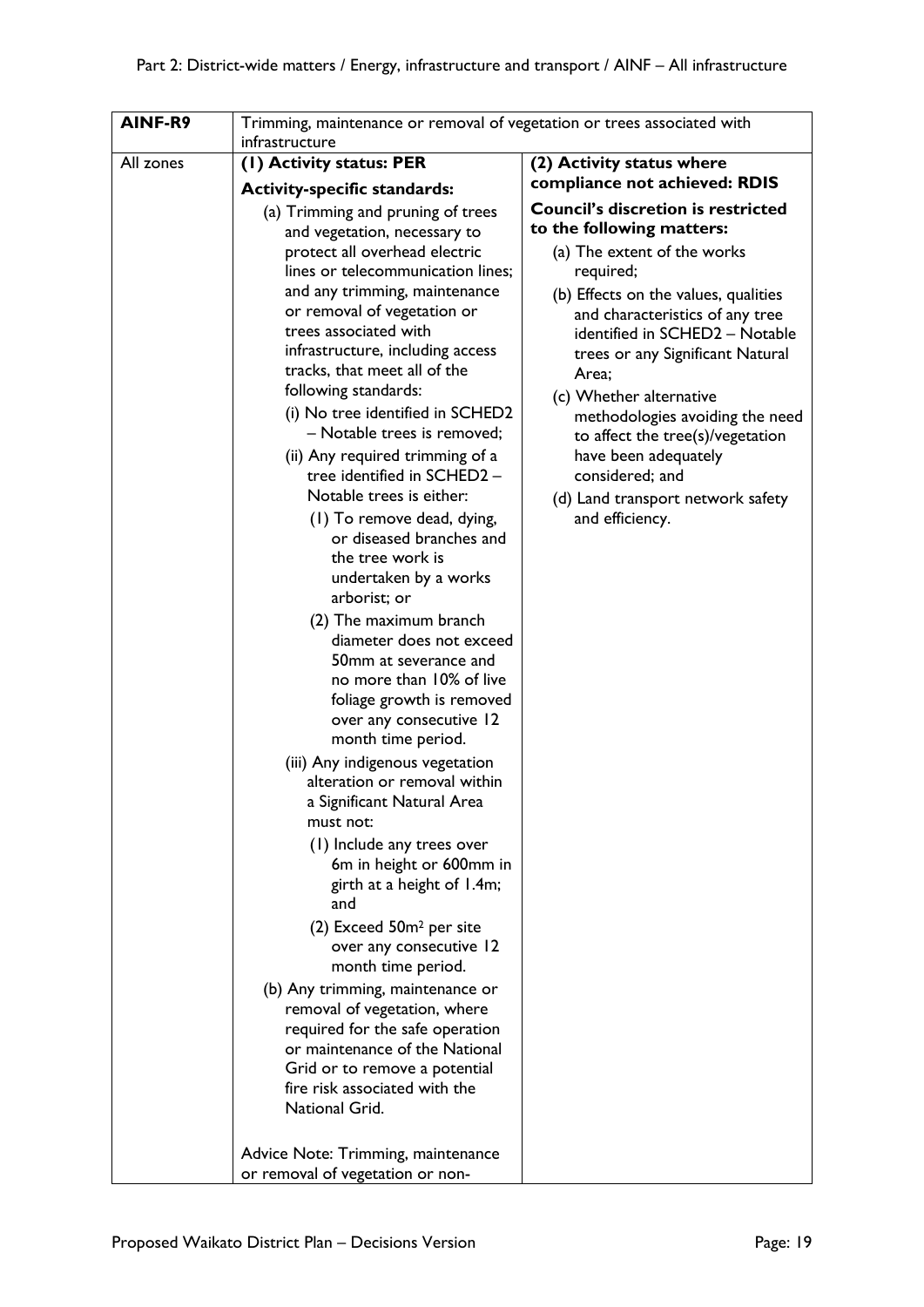|           | notable trees in and around electrical                                      |                                                                        |
|-----------|-----------------------------------------------------------------------------|------------------------------------------------------------------------|
|           | assets shall be managed in accordance<br>with the Electricity (Hazards from |                                                                        |
|           | Trees) Regulations 2003.                                                    |                                                                        |
| AINF-RIO  | Pipe and cable bridge structures for the conveyance of electricity,         |                                                                        |
|           | telecommunications, water, wastewater, stormwater and gas                   |                                                                        |
| All zones | (1) Activity status: PER                                                    | (2) Activity status where                                              |
|           | <b>Activity-specific standards:</b>                                         | compliance not achieved: RDIS                                          |
|           | (a) Pipe and cable bridge structures<br>that meet all of the following      | <b>Council's discretion is restricted</b><br>to the following matters: |
|           | conditions standards:                                                       | (a) The functional and operational                                     |
|           | (i) Do not exceed 25m total                                                 | needs of, and benefits derived                                         |
|           | length;                                                                     | from, the infrastructure;                                              |
|           | (ii) Do not exceed Im width;                                                | (b) Visual, streetscape and amenity                                    |
|           | (iii) Do not exceed Im depth;                                               | effects,                                                               |
|           | and                                                                         | (c) Public safety; and                                                 |
|           | (iv) Are not located in an                                                  | (d) Effects on the values, qualities                                   |
|           | <b>Identified Area.</b>                                                     | and characteristics of any<br><b>Identified Area.</b>                  |
| AINF-RII  |                                                                             |                                                                        |
| All zones | Electric vehicle chargers<br>(I) Activity status: PER                       | (2) Activity status where                                              |
|           | <b>Activity-specific standards:</b>                                         | compliance not achieved: RDIS                                          |
|           | (a) Electric vehicle chargers that                                          | <b>Council's discretion is restricted</b>                              |
|           | meet all of the following                                                   | to the following matters:                                              |
|           | standards:                                                                  | (a) The functional and operational                                     |
|           | (i) Do not exceed maximum                                                   | needs of, and benefits derived                                         |
|           | height, measured from the                                                   | from, the infrastructure;                                              |
|           | natural ground level                                                        | (b) Visual, streetscape and amenity                                    |
|           | immediately below the<br>structure, of 2.5m each;                           | effects;                                                               |
|           | (ii) Do not exceed a maximum                                                | (c) Land transport network safety<br>and efficiency;                   |
|           | area of 1.5m <sup>2</sup> each; and                                         | (d) Public safety;                                                     |
|           | (iii) Are not located in an                                                 | (e) Effects on the values, qualities                                   |
|           | Identified Area.                                                            | and characteristics of any                                             |
|           |                                                                             | <b>Identified Area.</b>                                                |
| AINF-RI2  | Service connections                                                         |                                                                        |
| All zones | (1) Activity status: PER                                                    | (2) Activity status where                                              |
|           | <b>Activity-specific standards:</b>                                         | compliance not achieved: CON                                           |
|           | (a) There is no connection to an                                            | Council's control is reserved over                                     |
|           | area, façade or item specifically                                           | the following matters:                                                 |
|           | listed in SCHED1 - Historic                                                 | (a) The functional and operational                                     |
|           | heritage items.                                                             | needs of, and benefits derived<br>from, the activity; and              |
|           |                                                                             | (b) Effects on the specific values,                                    |
|           |                                                                             | qualities and characteristics of                                       |
|           |                                                                             | the item specifically listed in                                        |
|           |                                                                             | SCHED I - Historic heritage                                            |
|           |                                                                             | items.                                                                 |
| AINF-RI3  | Minor infrastructure structure                                              |                                                                        |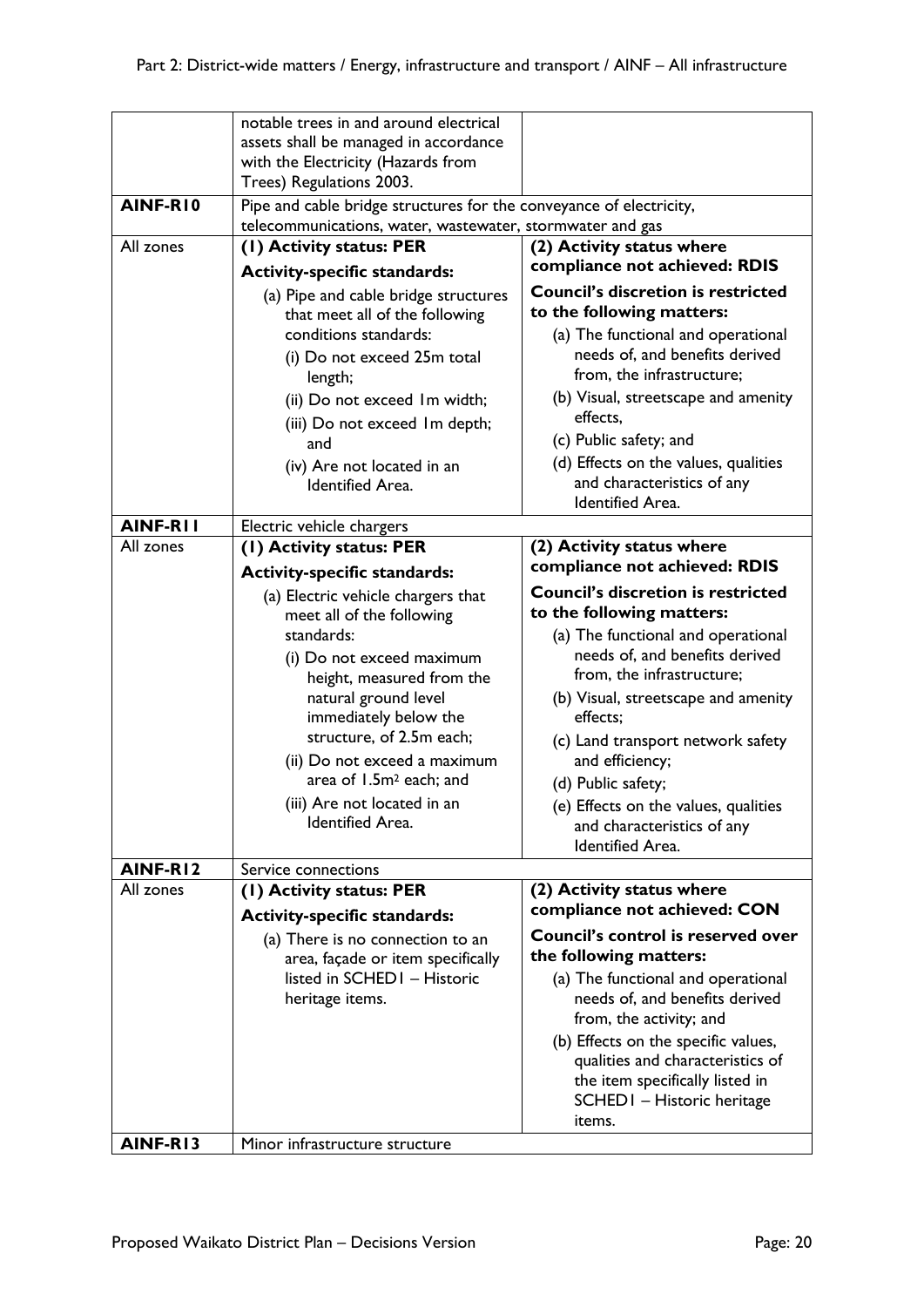| All zones | (1) Activity status: PER<br><b>Activity-specific standards:</b><br>(a) There is no connection to an<br>area, façade or item specifically<br>listed in SCHED1 - Historic<br>heritage items.                                                                                                                                                                                                                                                                                                                                              | (2) Activity status where<br>compliance not achieved: CON<br>Council's control is reserved over<br>the following matters:<br>(a) The functional and operational<br>needs of, and benefits derived                                                                                                                                                                                                                                                                            |
|-----------|-----------------------------------------------------------------------------------------------------------------------------------------------------------------------------------------------------------------------------------------------------------------------------------------------------------------------------------------------------------------------------------------------------------------------------------------------------------------------------------------------------------------------------------------|------------------------------------------------------------------------------------------------------------------------------------------------------------------------------------------------------------------------------------------------------------------------------------------------------------------------------------------------------------------------------------------------------------------------------------------------------------------------------|
|           |                                                                                                                                                                                                                                                                                                                                                                                                                                                                                                                                         | from, the activity; and<br>(b) Effects on the specific values,<br>qualities and characteristics of<br>the item specifically listed in<br>SCHEDI - Historic heritage<br>items.                                                                                                                                                                                                                                                                                                |
| AINF-R14  | Closed-circuit television (CCTV) systems attached to existing buildings and<br>structures                                                                                                                                                                                                                                                                                                                                                                                                                                               |                                                                                                                                                                                                                                                                                                                                                                                                                                                                              |
| All zones | (1) Activity status: PER<br><b>Activity-specific standards:</b>                                                                                                                                                                                                                                                                                                                                                                                                                                                                         | (2) Activity status where<br>compliance not achieved: CON                                                                                                                                                                                                                                                                                                                                                                                                                    |
|           | (a) There is no connection to an<br>area, façade or item specifically                                                                                                                                                                                                                                                                                                                                                                                                                                                                   | <b>Council's control is reserved over</b><br>the following matters:                                                                                                                                                                                                                                                                                                                                                                                                          |
|           | listed in SCHED1 - Historic<br>heritage items.                                                                                                                                                                                                                                                                                                                                                                                                                                                                                          | (a) The functional and operational<br>needs of, and benefits derived<br>from, the activity; and<br>(b) Effects on the specific values,<br>qualities and characteristics of<br>the item specifically listed in<br>SCHEDI - Historic heritage<br>items.                                                                                                                                                                                                                        |
| AINF-RI5  | Signage associated with infrastructure required for health and safety or asset<br>identification purposes and/or required by legislation                                                                                                                                                                                                                                                                                                                                                                                                |                                                                                                                                                                                                                                                                                                                                                                                                                                                                              |
| All zones | (1) Activity status: PER<br><b>Activity-specific standards:</b><br>Nil.                                                                                                                                                                                                                                                                                                                                                                                                                                                                 | (2) Activity status where<br>compliance not achieved: n/a                                                                                                                                                                                                                                                                                                                                                                                                                    |
| AINF-RI6  | Service connections for subdivision                                                                                                                                                                                                                                                                                                                                                                                                                                                                                                     |                                                                                                                                                                                                                                                                                                                                                                                                                                                                              |
| All zones | (1) Activity status: PER                                                                                                                                                                                                                                                                                                                                                                                                                                                                                                                | (2) Activity status where<br>compliance not achieved: RDIS                                                                                                                                                                                                                                                                                                                                                                                                                   |
|           | <b>Activity-specific standards:</b><br>(a) All new lots created as part of a<br>subdivision other than a utility<br>allotment, access allotment or<br>reserve allotment, must be<br>designed and located so that<br>provision is made for access and<br>service connections up to the<br>boundary of the lot for:<br>(i) Wastewater;<br>(ii) Water supply;<br>(iii) Stormwater (a management<br>system that complies with<br>Rule WWS-R1);<br>(iv) Electricity supply;<br>(v) Telecommunications that is<br>hard-wired or wireless; and | <b>Council's discretion is restricted</b><br>to the following matters:<br>(a) The adequacy of the service<br>connection;<br>(b) The functional and operational<br>needs of, and benefits derived<br>from, the infrastructure;<br>(c) Subdivision layout; and<br>For vehicle access:<br>(d) Land transport network safety<br>and efficiency;<br>(e) The extent to which the safety<br>and efficiency of rail and road<br>operations will be adversely<br>affected, including: |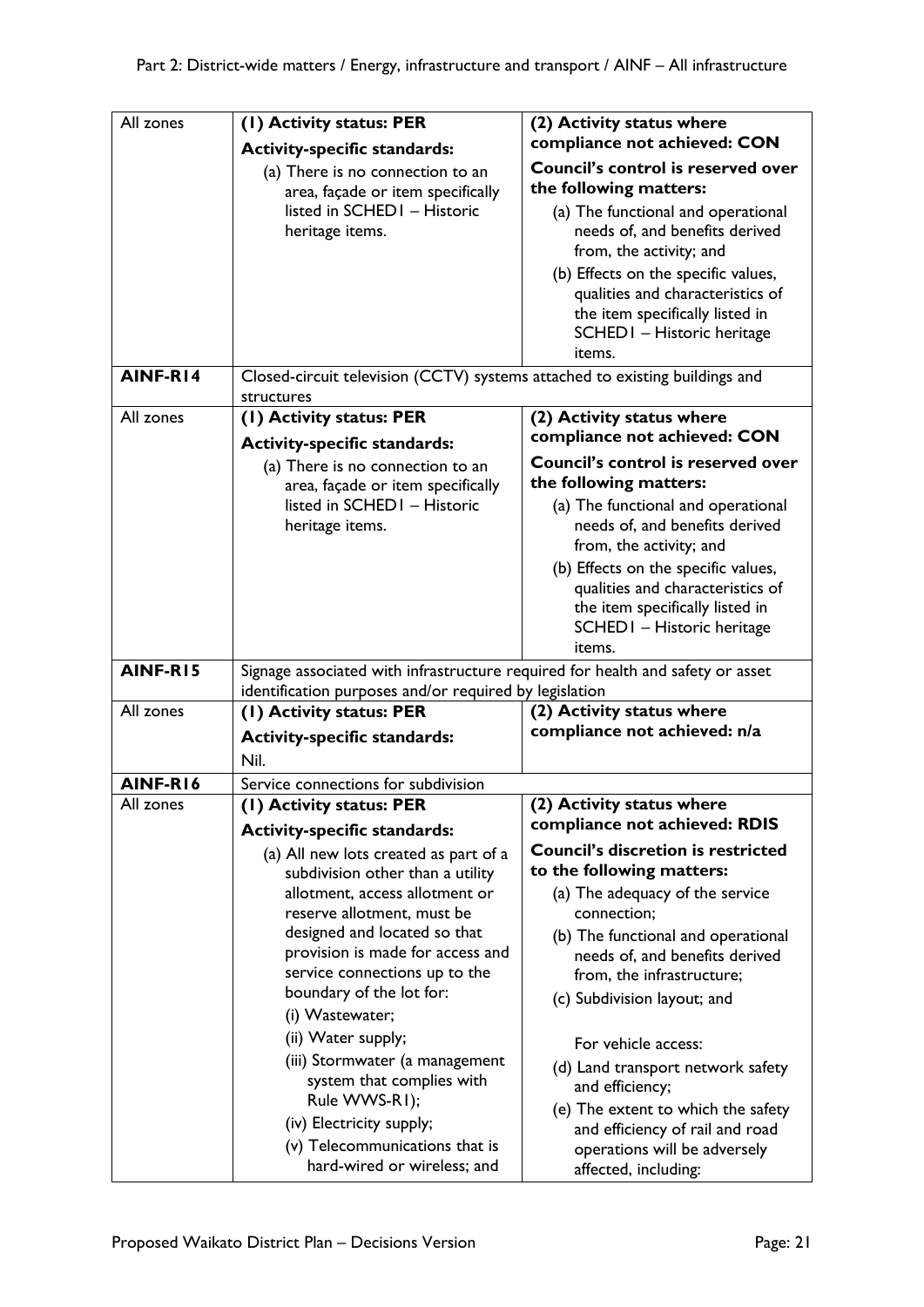|           | (vi) Vehicle access that complies                                                                                                                                                                                                                                                                                                                                                                                                                                                                                                                                                                                                                                                                                                                                                                                                                                                                                                                                                                                                                                                                                                                                                                                                                                                                                                                                  | (i) The outcome of any                                                                                                                                                                                                                                                                                                                                                                                                                                                                                                                                                                                                                                                                                                                                                         |
|-----------|--------------------------------------------------------------------------------------------------------------------------------------------------------------------------------------------------------------------------------------------------------------------------------------------------------------------------------------------------------------------------------------------------------------------------------------------------------------------------------------------------------------------------------------------------------------------------------------------------------------------------------------------------------------------------------------------------------------------------------------------------------------------------------------------------------------------------------------------------------------------------------------------------------------------------------------------------------------------------------------------------------------------------------------------------------------------------------------------------------------------------------------------------------------------------------------------------------------------------------------------------------------------------------------------------------------------------------------------------------------------|--------------------------------------------------------------------------------------------------------------------------------------------------------------------------------------------------------------------------------------------------------------------------------------------------------------------------------------------------------------------------------------------------------------------------------------------------------------------------------------------------------------------------------------------------------------------------------------------------------------------------------------------------------------------------------------------------------------------------------------------------------------------------------|
|           | with Rule TRPT-R1.<br>(b) Within all zones, except the<br>GRUZ - General rural zone,<br>RLZ - Rural lifestyle zone, LLRZ<br>- Large lot residential zone and<br>SETZ - Settlement zone where<br>there is no reticulated water<br>supply, the water supply<br>required under Rule AINF-<br>$R16(1)(a)(ii)$ must be adequate<br>for fire-fighting purposes in<br>accordance with New Zealand<br>Fire Service Firefighting Water<br>Supplies Code of Practice SNZ<br>PAS 4509:2008. Compliance<br>with this Code of Practice can<br>typically be achieved through<br>connection to a Council<br>reticulated water supply.<br>(c) Within the GRUZ - General<br>rural zone, RLZ - Rural lifestyle<br>zone and non-reticulated LLRZ<br>- Large lot residential zone and<br>SETZ - Settlement zone, where<br>a subdivision is for the purposes<br>of an additional house or<br>workplace building, provision<br>shall be made for an adequate<br>supply of water and access to<br>water supplies for firefighting<br>purposes in accordance with<br>New Zealand Fire Service<br><b>Firefighting Water Services</b><br>Code of Practice SNZ PAS<br>4509:2008.<br>(d) Rule AINF-R16(1)(a)(i), (ii) and<br>(iii) do not apply to any GRUZ -<br>General rural zone, RLZ - Rural<br>lifestyle zone, LLRZ - Large lot<br>residential zone or SETZ -<br>Settlement zone or site. | consultation with KiwiRail;<br>NZTA; Waikato District<br>Council, as the rail or road<br>controlling authority;<br>(ii) Any characteristics of the<br>proposed use that will make<br>compliance unnecessary;<br>(f) Traffic generation by the<br>activities to be served by the<br>vehicle access;<br>(g) Mitigation to address safety<br>and/or efficiency of vehicle<br>access, including access<br>clearance requirements for fire-<br>fighting purposes;<br>(h) The foreseeable needs for<br>access by emergency services<br>and their vehicles:<br>(i) Location and design of the<br>vehicle access; and<br>(j) Safety for all users of the vehicle<br>access and/or intersecting road<br>including but not limited to<br>vehicle occupants or riders and<br>pedestrians. |
| AINF-R17  | Subdivision to create a utility allotment for accommodating infrastructure                                                                                                                                                                                                                                                                                                                                                                                                                                                                                                                                                                                                                                                                                                                                                                                                                                                                                                                                                                                                                                                                                                                                                                                                                                                                                         |                                                                                                                                                                                                                                                                                                                                                                                                                                                                                                                                                                                                                                                                                                                                                                                |
| All zones | (1) Activity status: CON                                                                                                                                                                                                                                                                                                                                                                                                                                                                                                                                                                                                                                                                                                                                                                                                                                                                                                                                                                                                                                                                                                                                                                                                                                                                                                                                           | (2) Activity status where                                                                                                                                                                                                                                                                                                                                                                                                                                                                                                                                                                                                                                                                                                                                                      |
|           | <b>Activity-specific standards:</b>                                                                                                                                                                                                                                                                                                                                                                                                                                                                                                                                                                                                                                                                                                                                                                                                                                                                                                                                                                                                                                                                                                                                                                                                                                                                                                                                | compliance not achieved: DIS                                                                                                                                                                                                                                                                                                                                                                                                                                                                                                                                                                                                                                                                                                                                                   |
|           | (a) Is undertaken by a network<br>utility operator as defined by the<br><b>Resource Management Act</b><br>1991.                                                                                                                                                                                                                                                                                                                                                                                                                                                                                                                                                                                                                                                                                                                                                                                                                                                                                                                                                                                                                                                                                                                                                                                                                                                    |                                                                                                                                                                                                                                                                                                                                                                                                                                                                                                                                                                                                                                                                                                                                                                                |
|           | Council's control is reserved over                                                                                                                                                                                                                                                                                                                                                                                                                                                                                                                                                                                                                                                                                                                                                                                                                                                                                                                                                                                                                                                                                                                                                                                                                                                                                                                                 |                                                                                                                                                                                                                                                                                                                                                                                                                                                                                                                                                                                                                                                                                                                                                                                |
|           | the following matters:                                                                                                                                                                                                                                                                                                                                                                                                                                                                                                                                                                                                                                                                                                                                                                                                                                                                                                                                                                                                                                                                                                                                                                                                                                                                                                                                             |                                                                                                                                                                                                                                                                                                                                                                                                                                                                                                                                                                                                                                                                                                                                                                                |